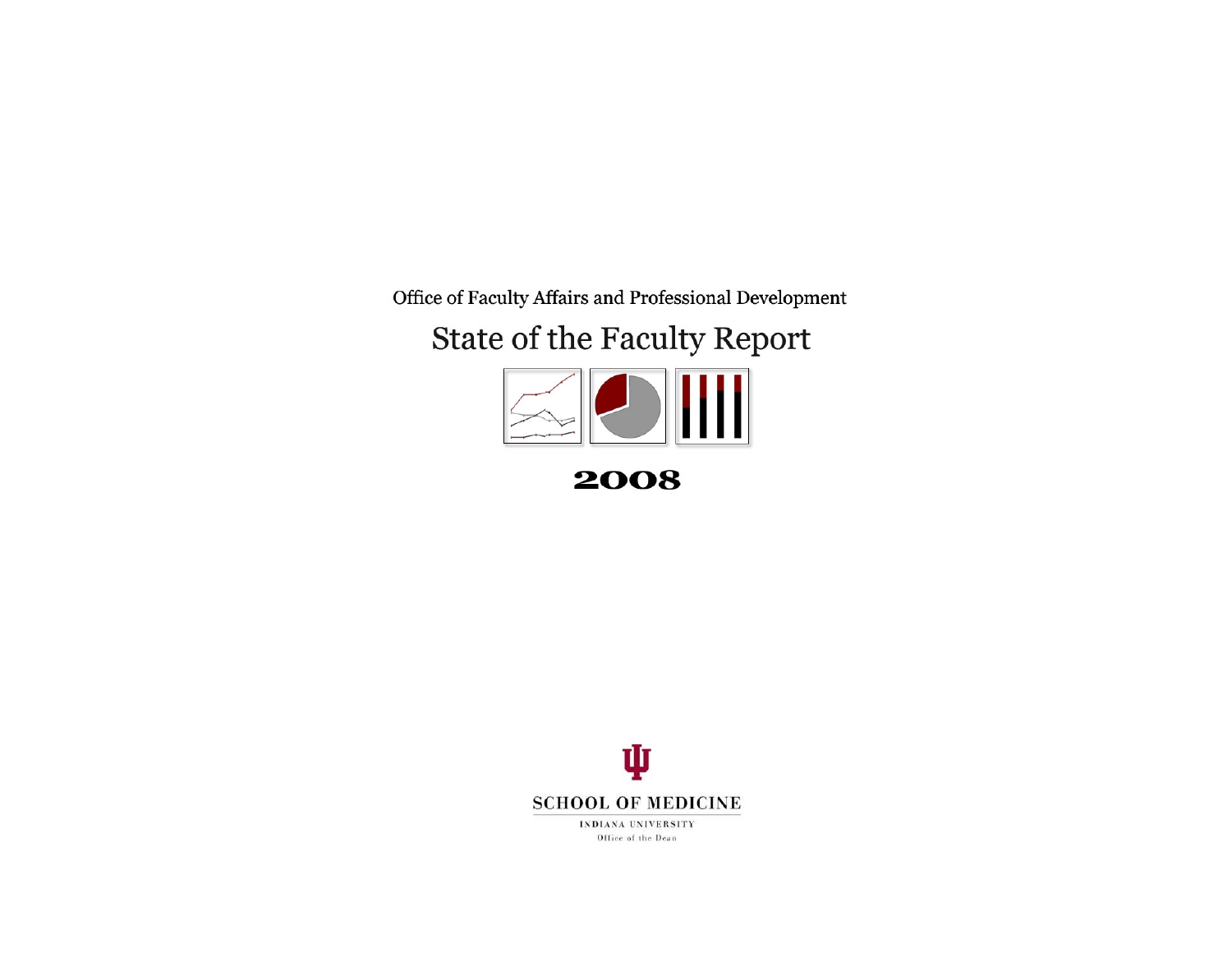### **Table of Contents**

| Total faculty: basic science, clinical, other 4    |  |
|----------------------------------------------------|--|
| Total faculty: basic sci, clin, other by rank  5   |  |
|                                                    |  |
|                                                    |  |
| Full time faculty by race/ethnicity  8             |  |
|                                                    |  |
|                                                    |  |
|                                                    |  |
| Faculty rank and track by gender 12                |  |
| Full time faculty by department/center 13          |  |
| Full time faculty by gender and dept/center  14-15 |  |
| Race/ethnicity by department 16-17                 |  |
|                                                    |  |
| Growth of faculty by track over time 19            |  |
| Full time faculty by track and gender  20          |  |
|                                                    |  |
|                                                    |  |
|                                                    |  |
|                                                    |  |
| URM faculty by rank over time  25                  |  |
| URM faculty by track over time  26                 |  |
|                                                    |  |

| Total faculty growth over time 28                 |  |
|---------------------------------------------------|--|
|                                                   |  |
| Faculty hired by gender over time  30             |  |
| Total faculty by gender over time  31             |  |
| URM faculty members over time 32                  |  |
| URM faculty hired over time  33                   |  |
| Attrition by gender over time 34                  |  |
| Attrition of URM faculty over time 35             |  |
|                                                   |  |
|                                                   |  |
|                                                   |  |
|                                                   |  |
| P & T rate by gender over time: Tenure track 39   |  |
| Promotions to associate rank over time  40        |  |
|                                                   |  |
| Promotions to professor over time 41              |  |
| Tenure by gender over time 42                     |  |
| Promotion rates by gender: Associate/tenure 43    |  |
| Promotion rates by gender: Professor/tenure 44    |  |
| Promotion rates by gender: Associate/clinical 45  |  |
| Promotion rates by gender: Professor/clinical 46  |  |
| Promotion rates by gender: Scientist/research. 47 |  |
| Promotion rates of URM faculty over time 48       |  |
| Tenure extension requests since 1992 49           |  |
| Full time dossiers by year and unit 50-53         |  |
|                                                   |  |

1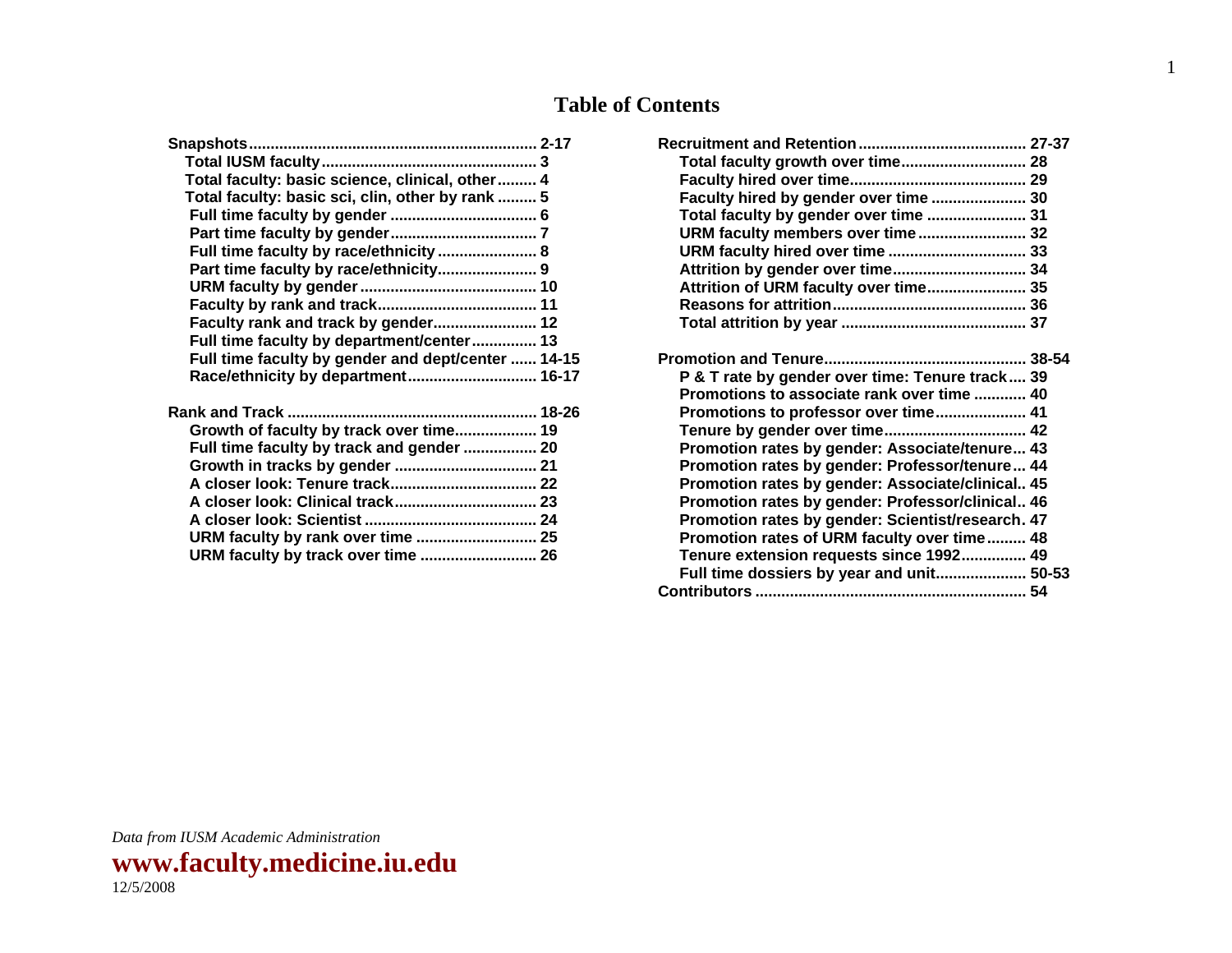<span id="page-2-0"></span>**IUSM State of the Faculty Report:** 

# **Snapshots**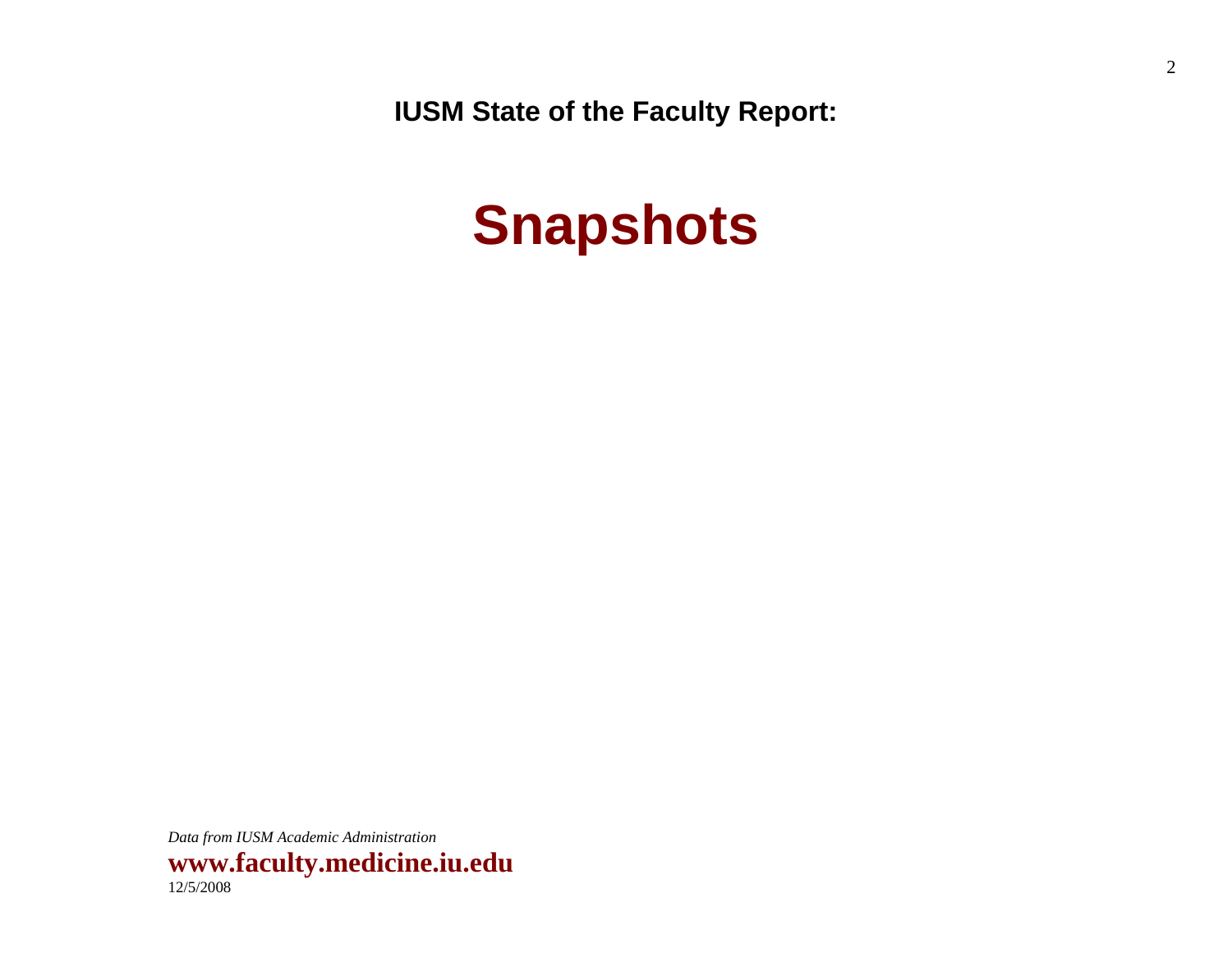<span id="page-3-0"></span>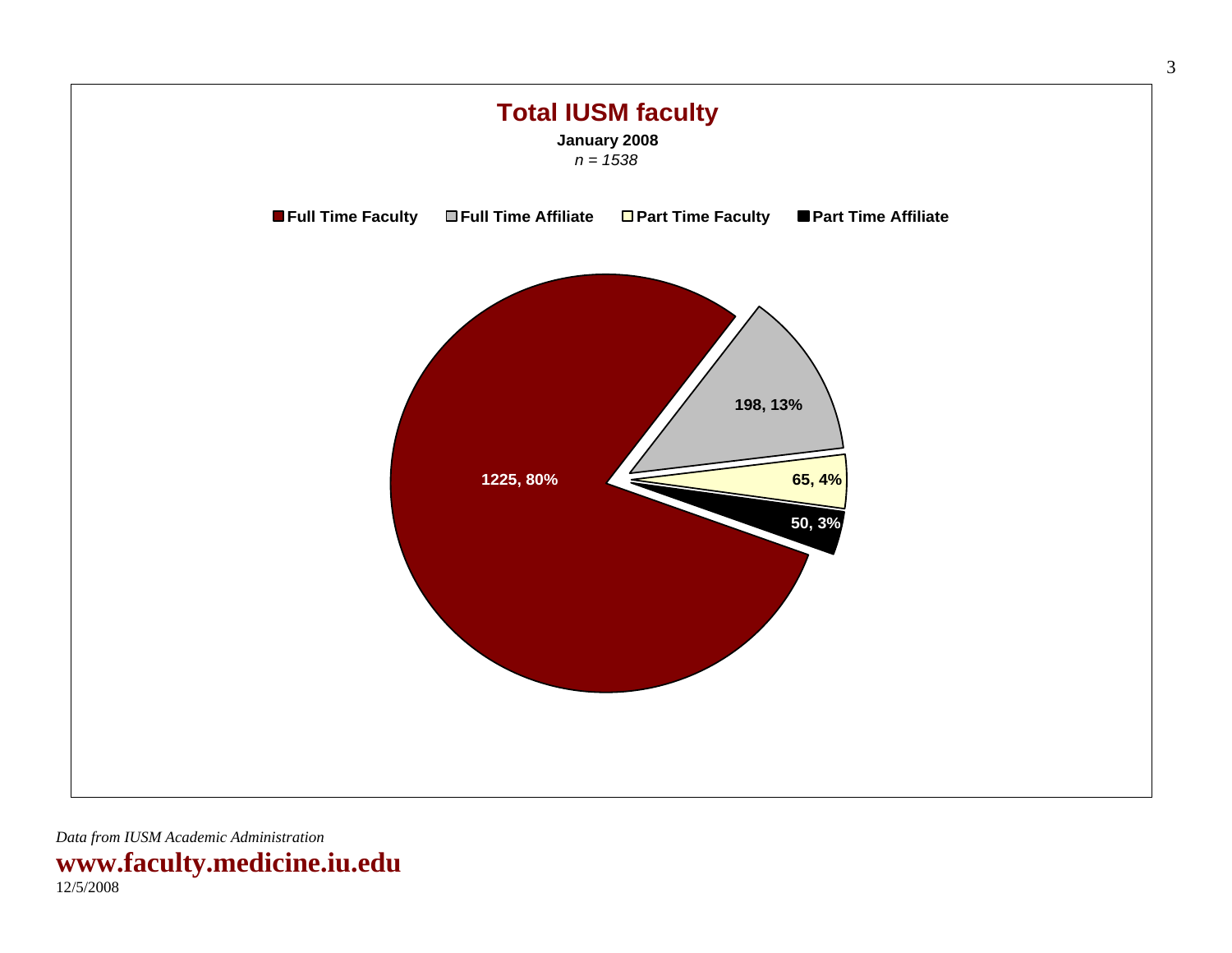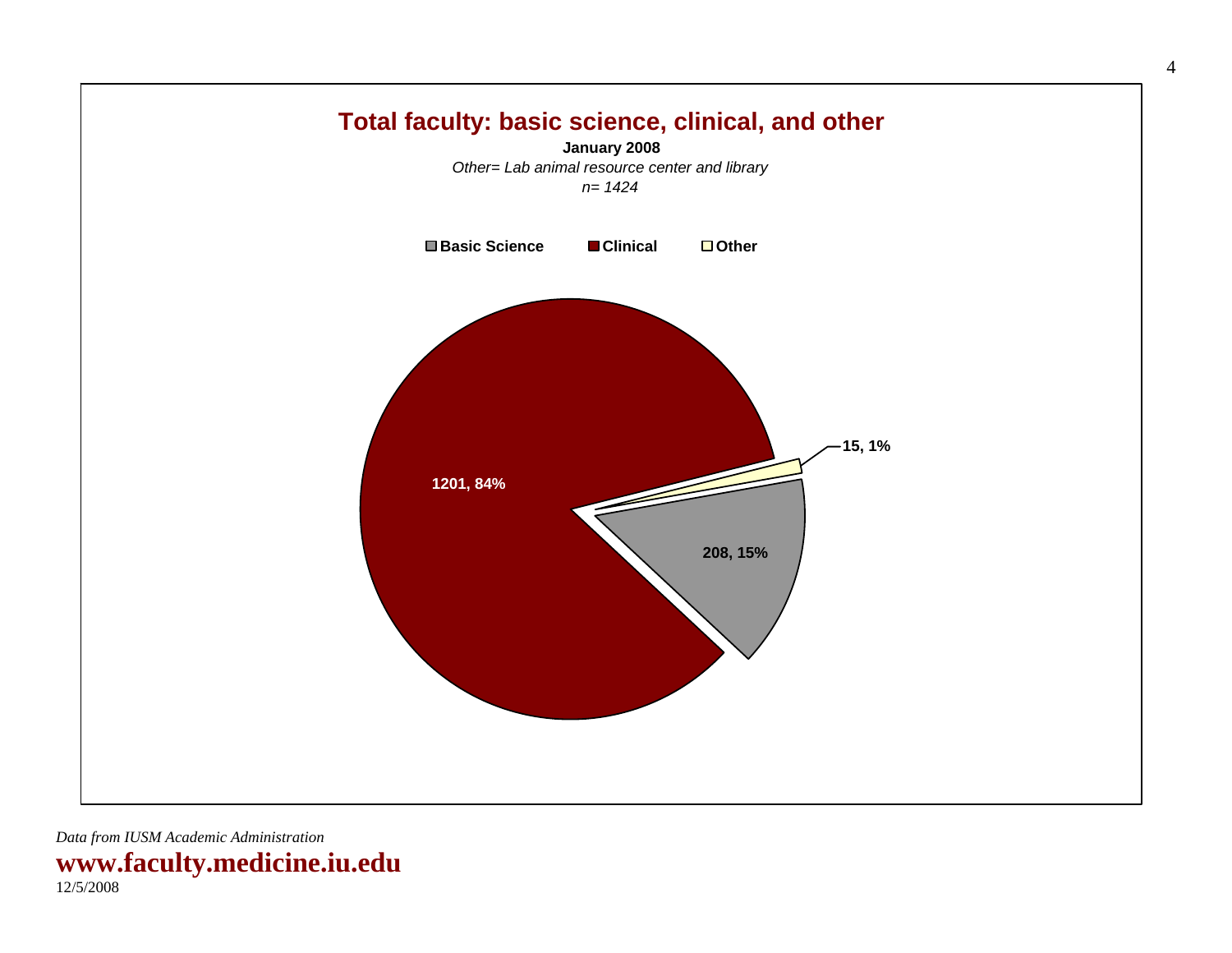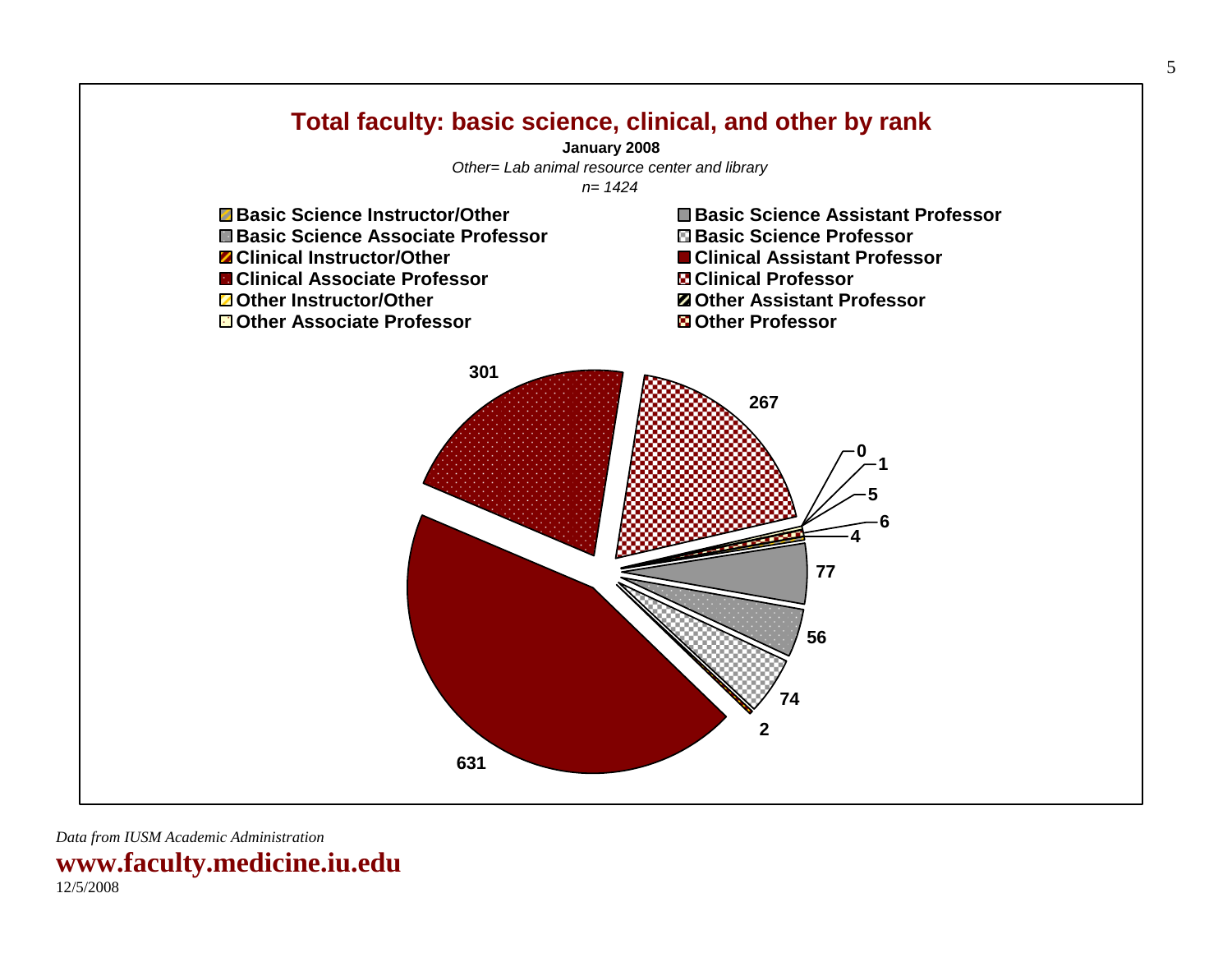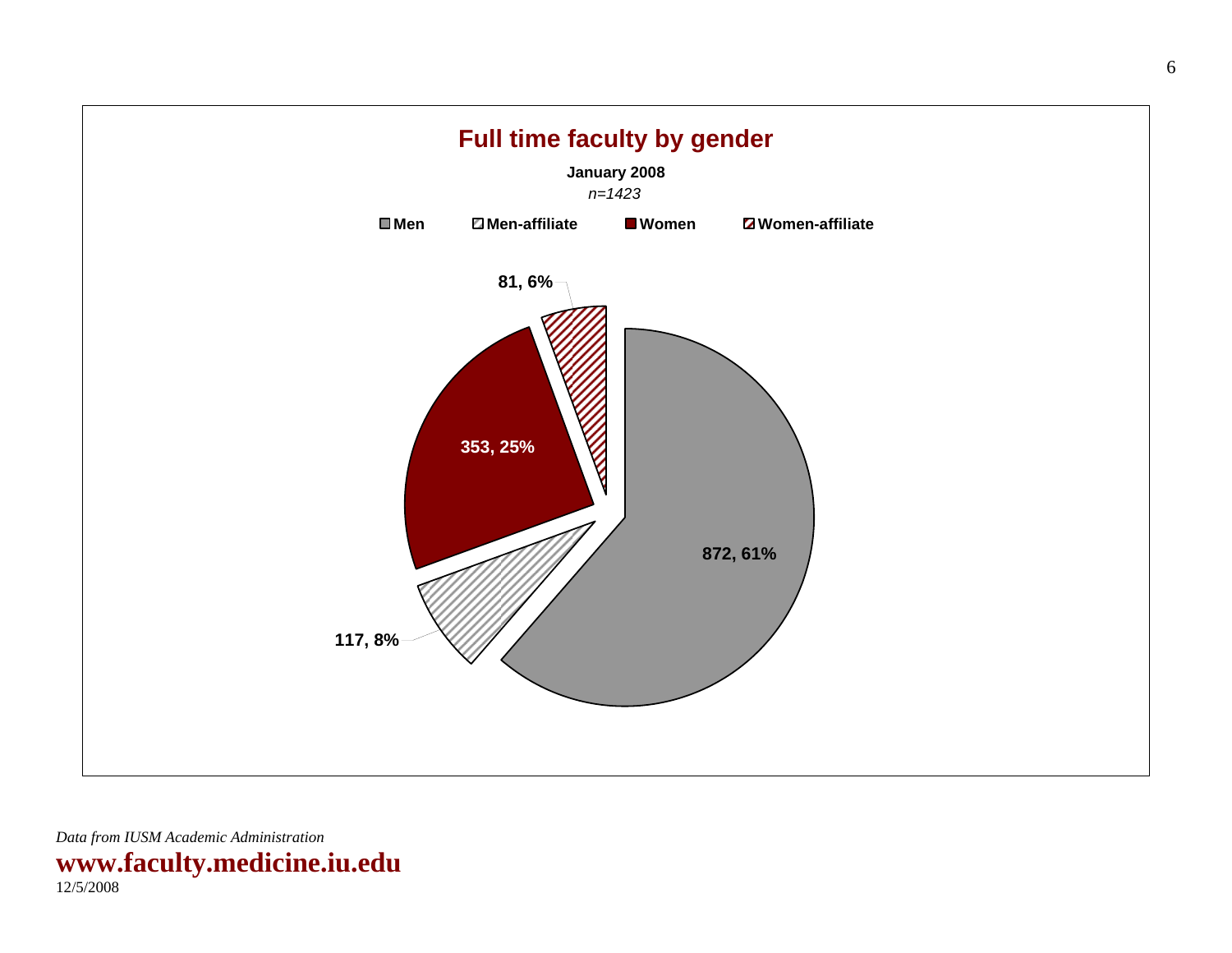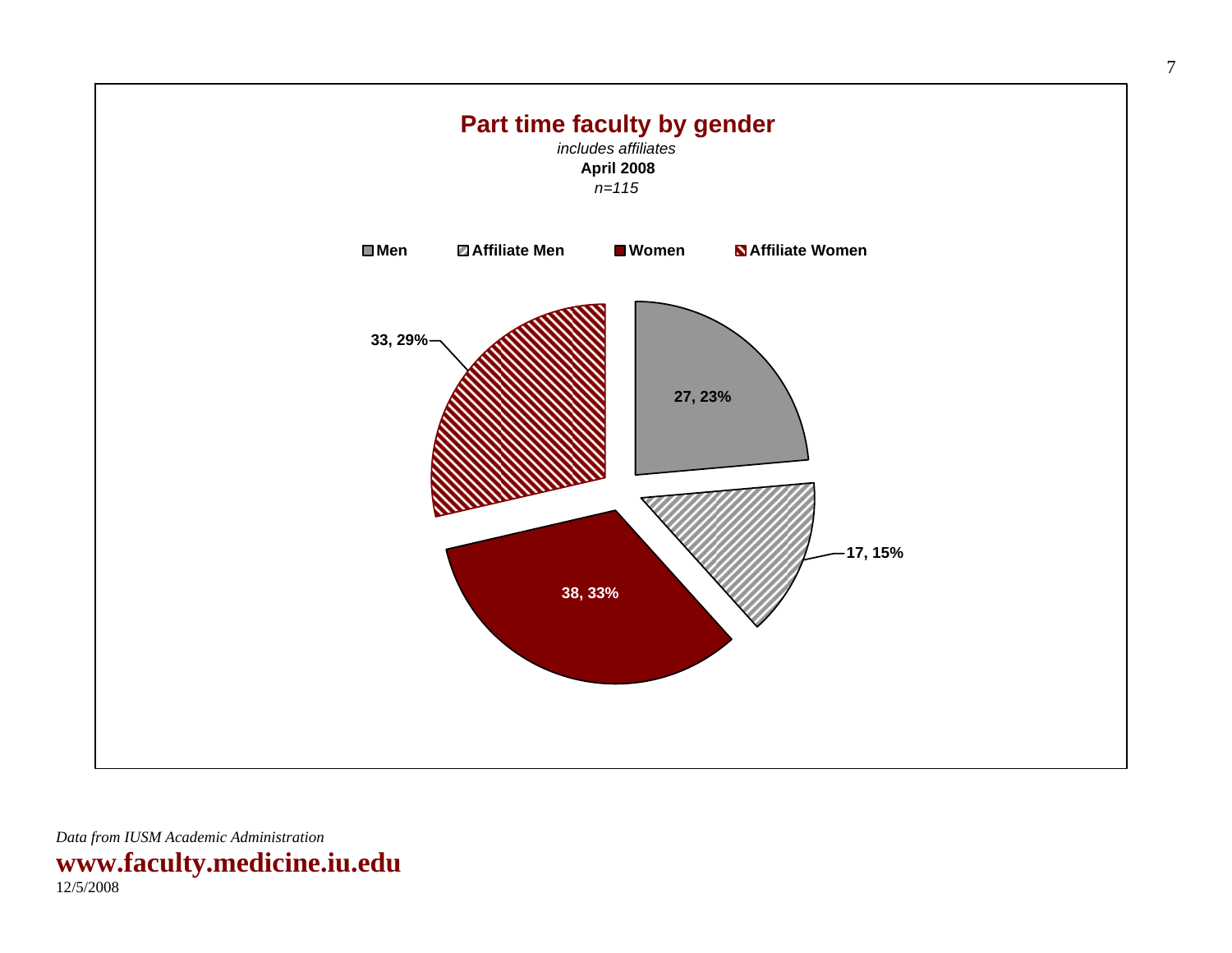

**www.faculty.medicine.iu.edu**  12/5/2008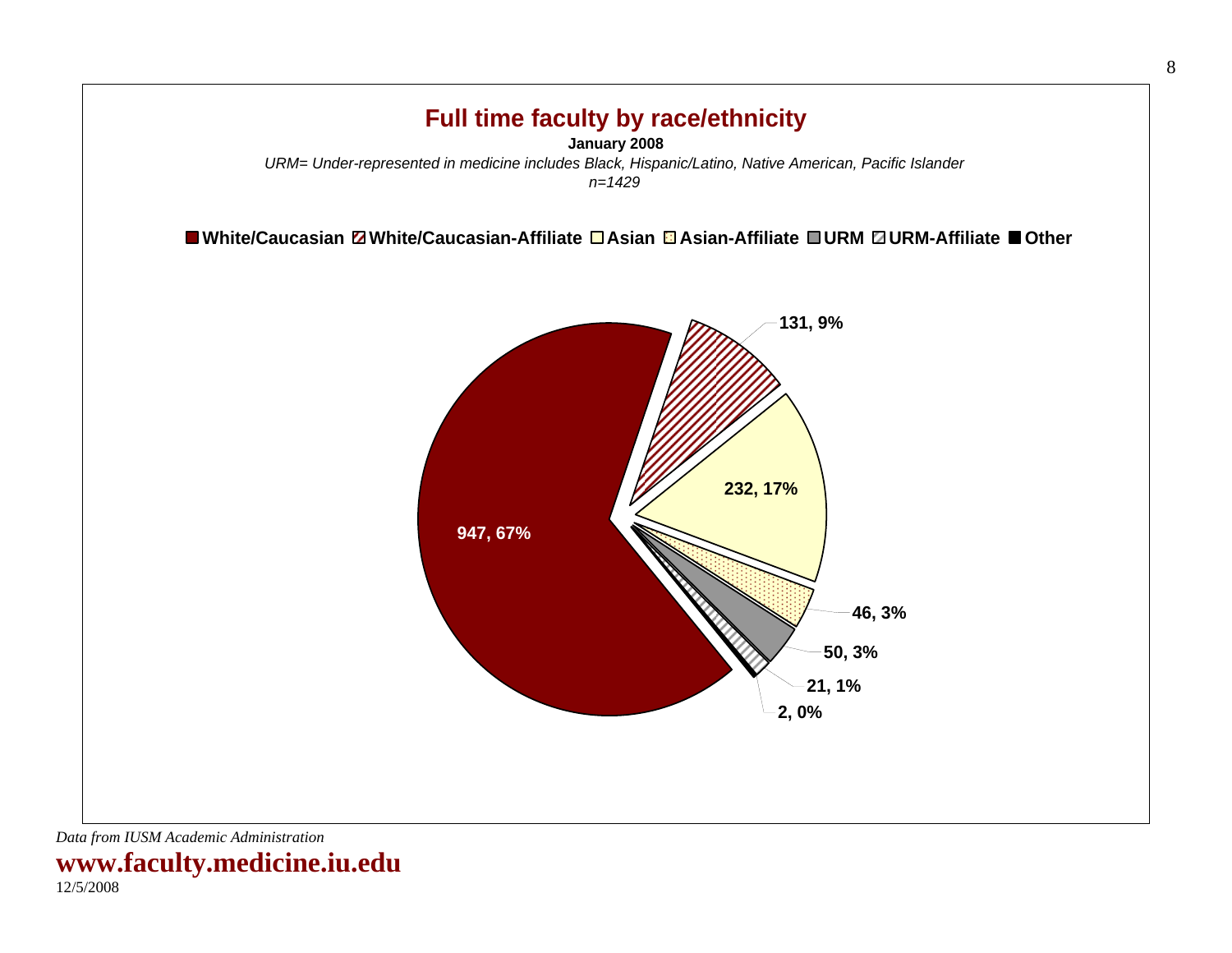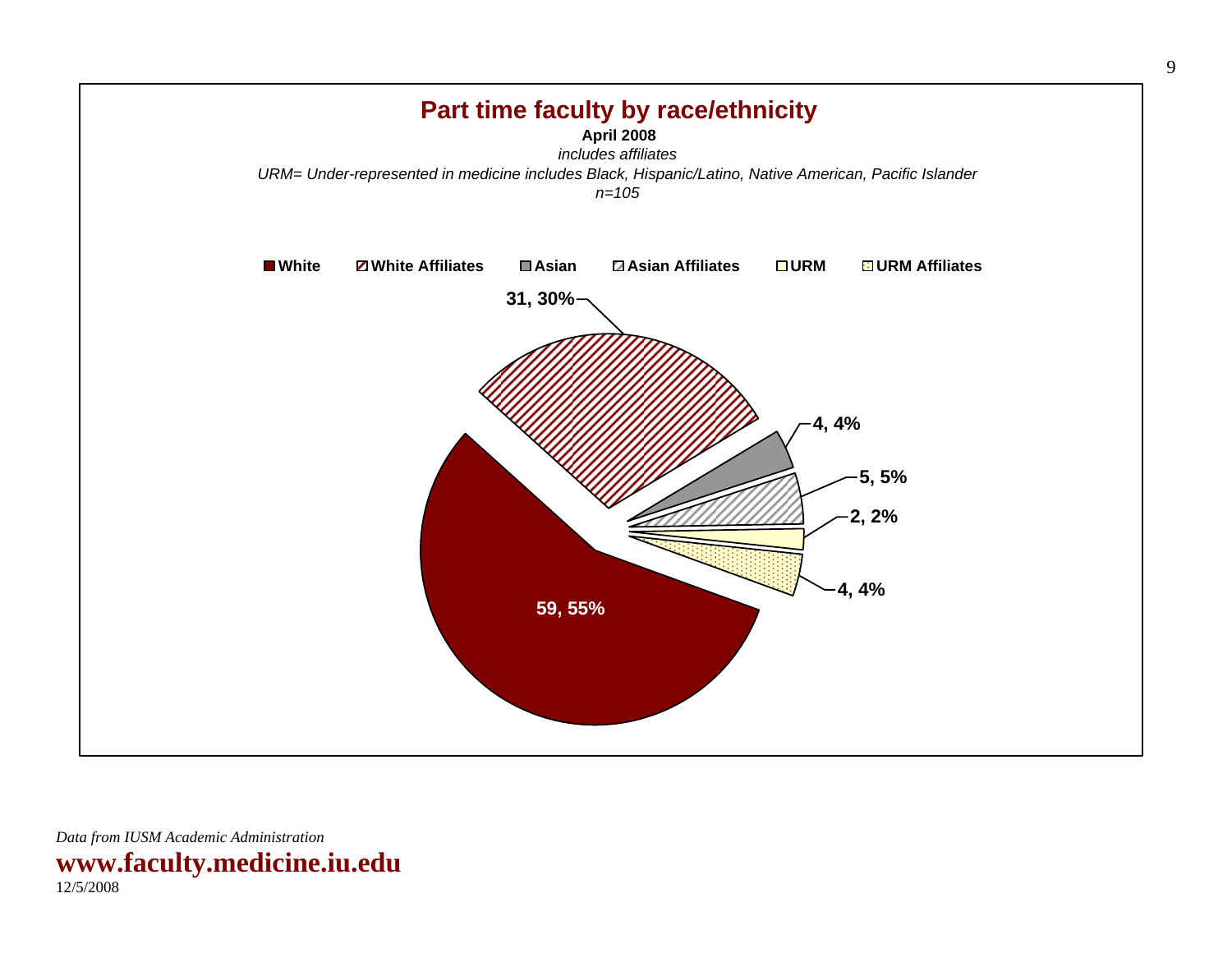<span id="page-10-0"></span>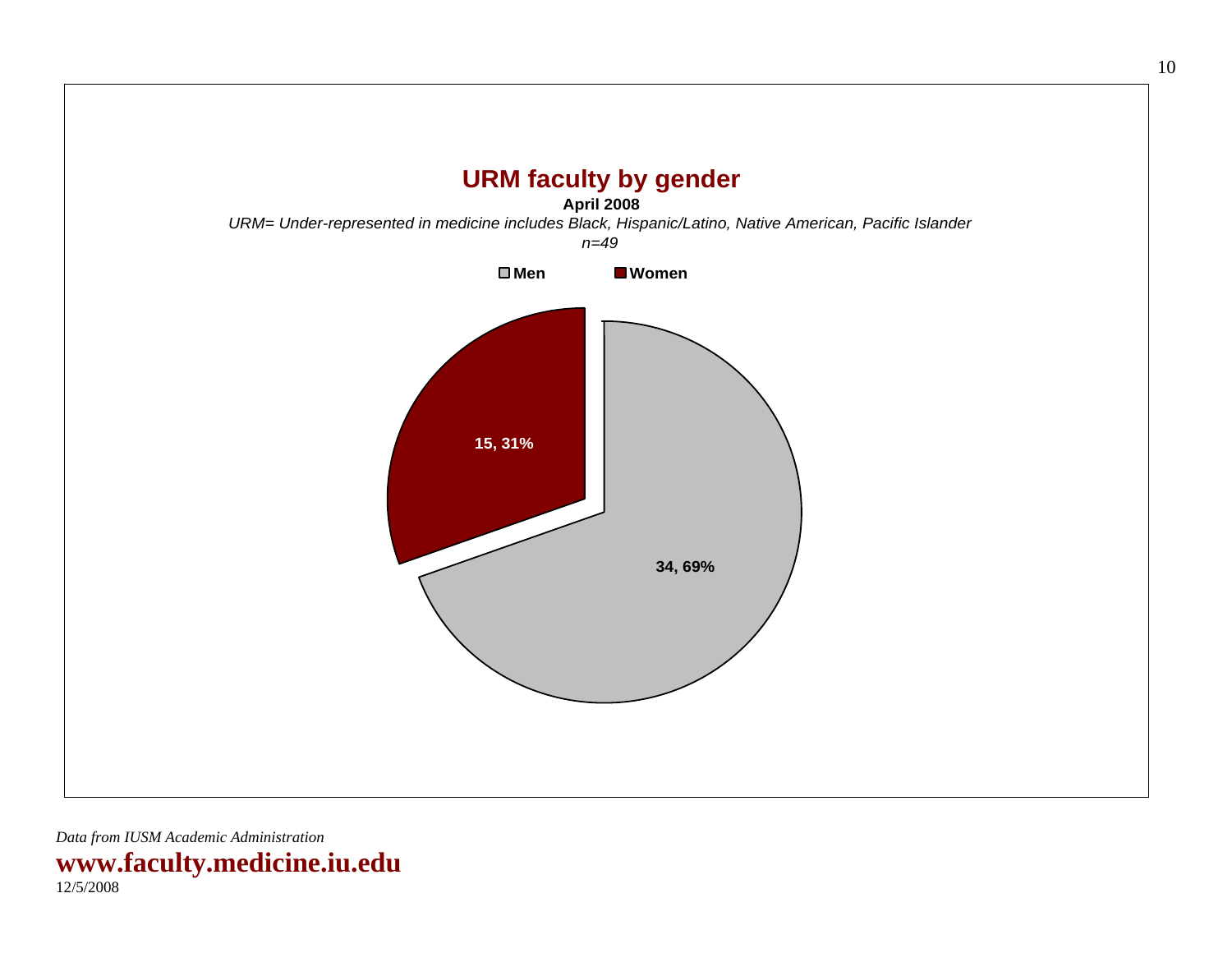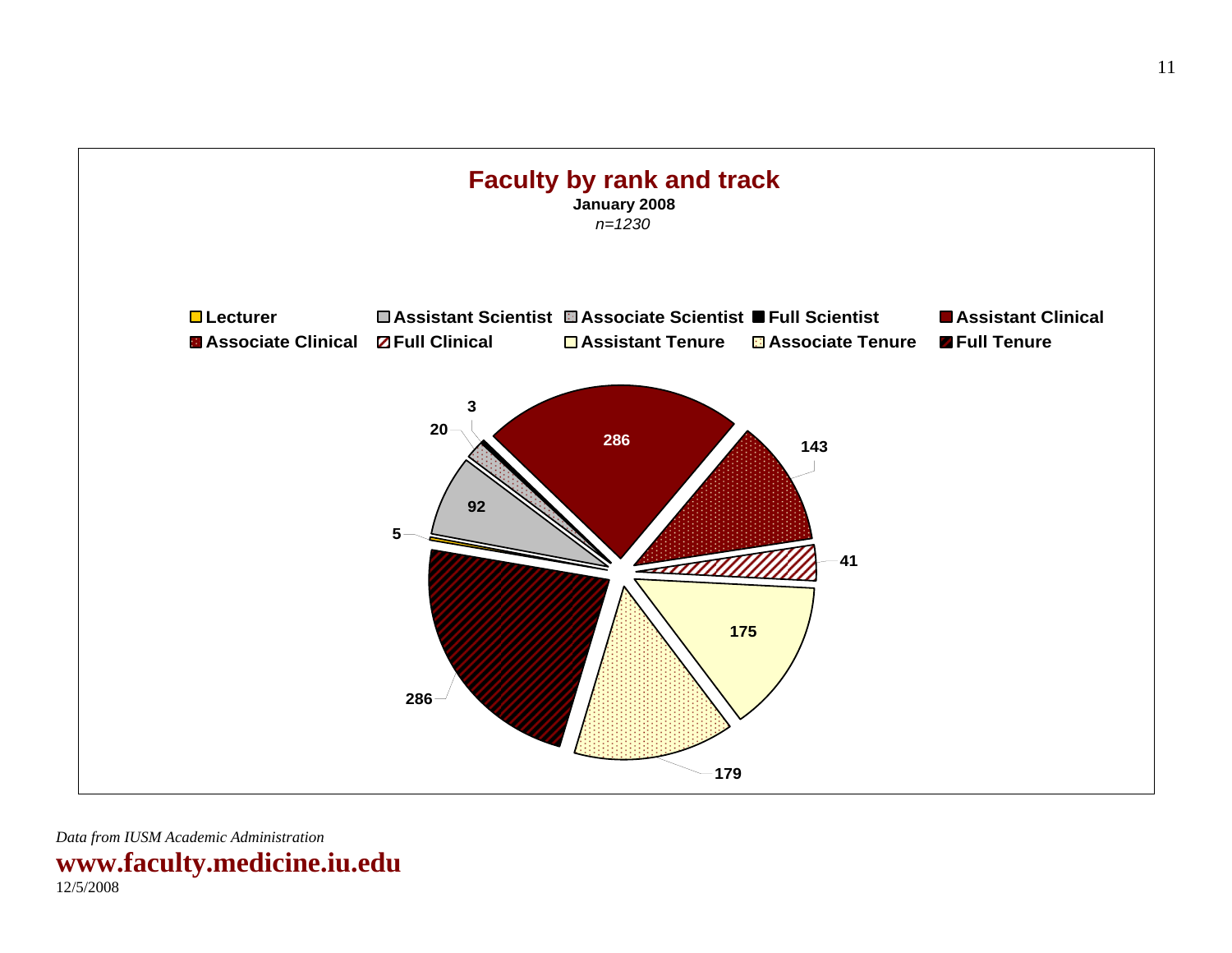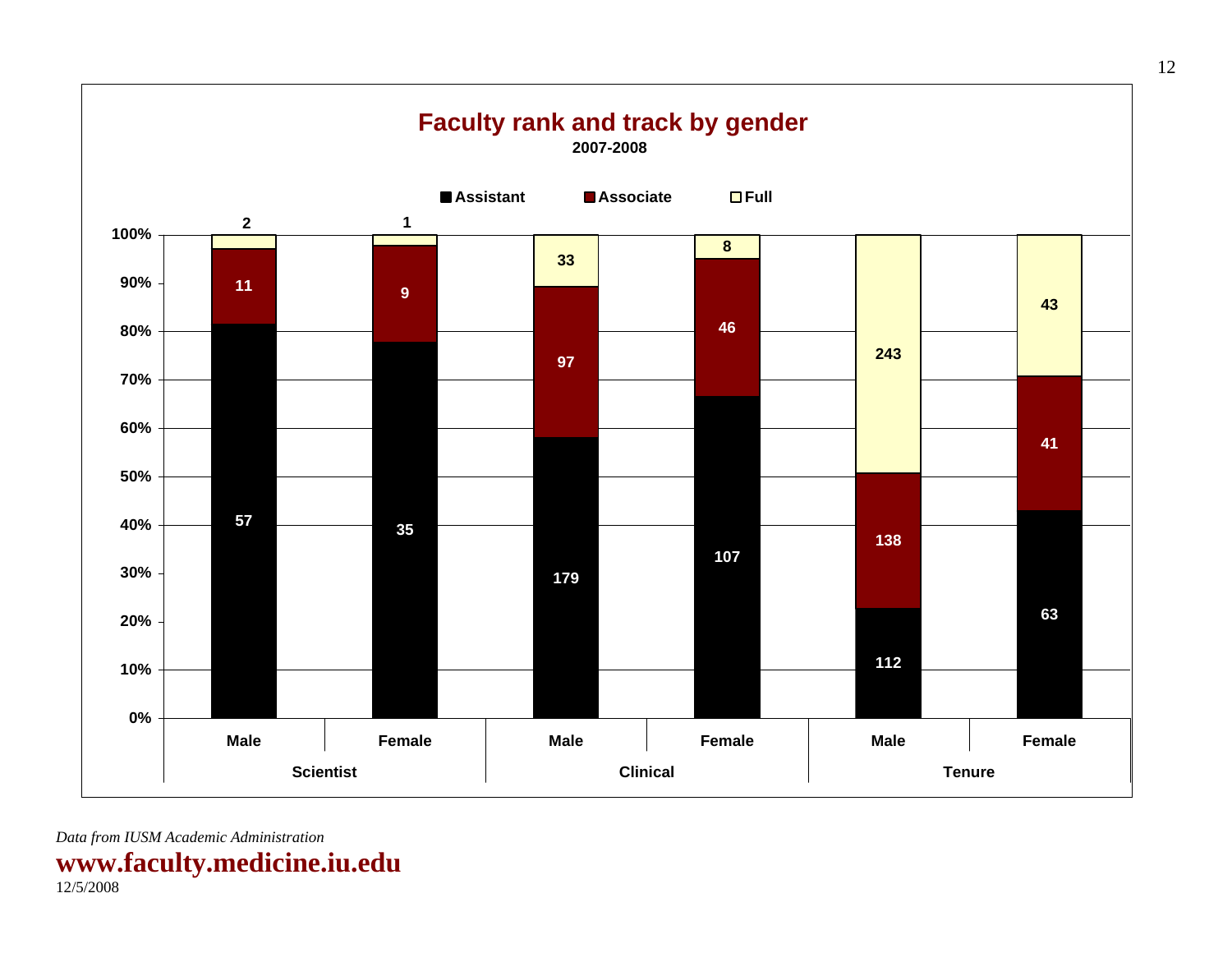<span id="page-13-0"></span>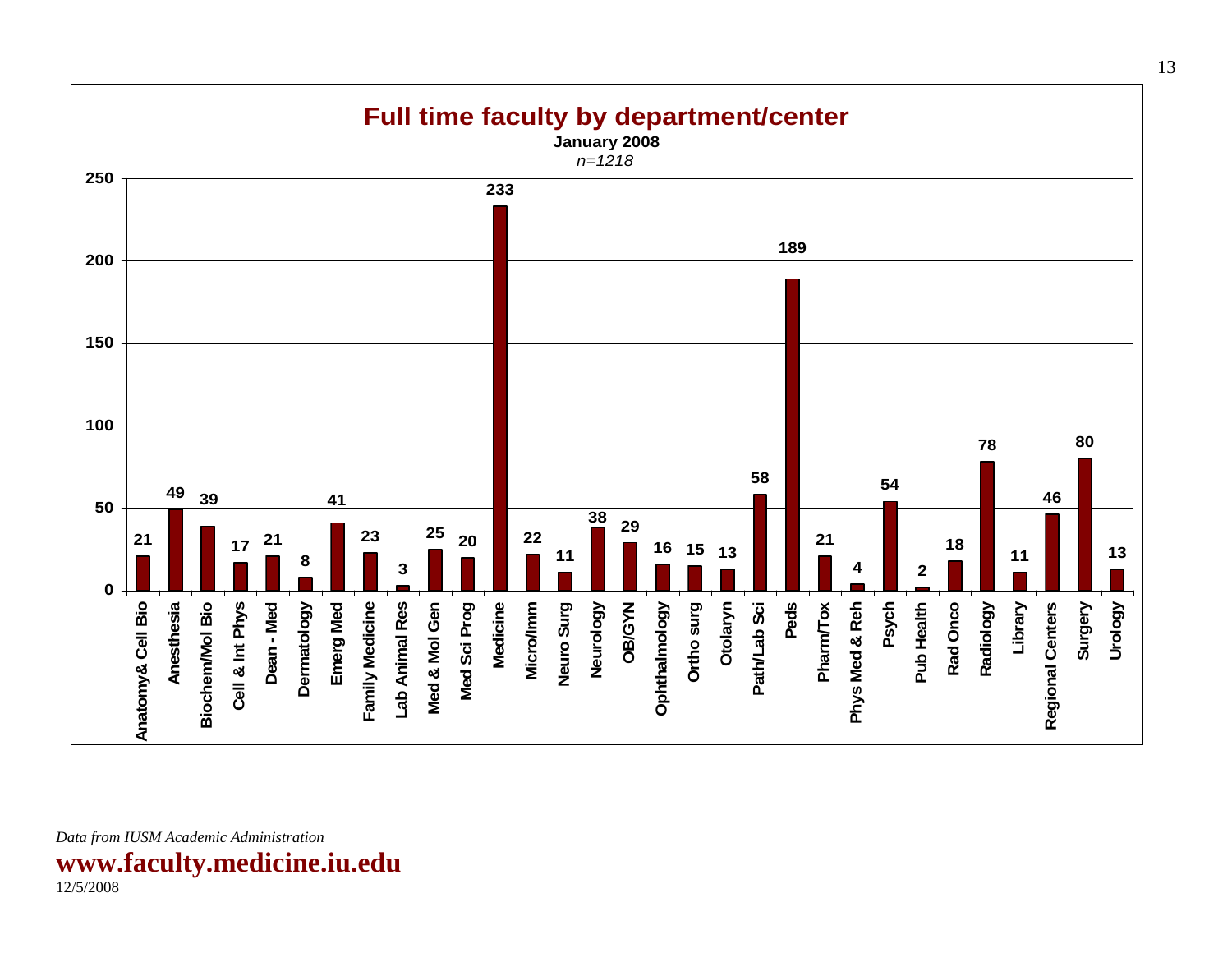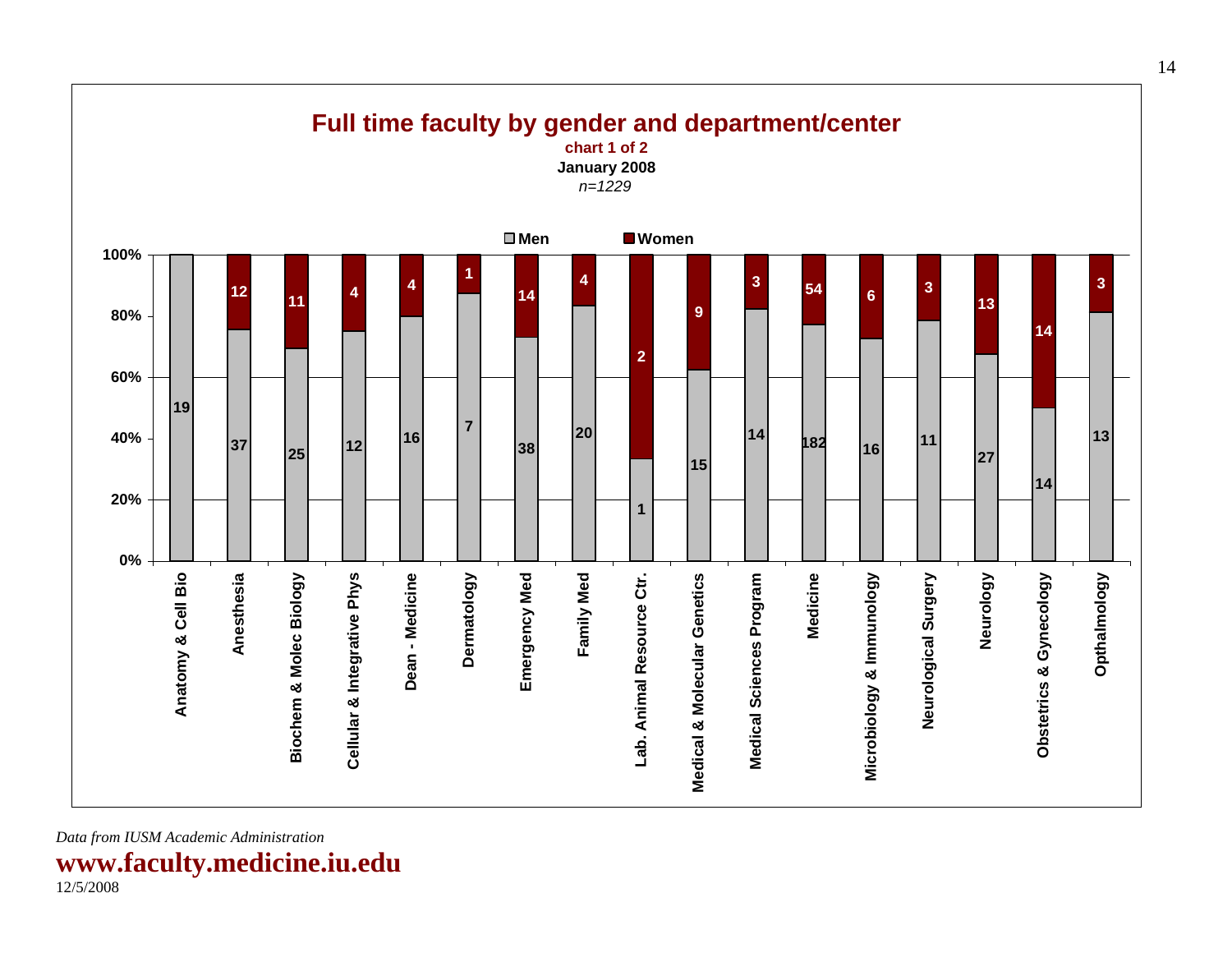

**www.faculty.medicine.iu.edu**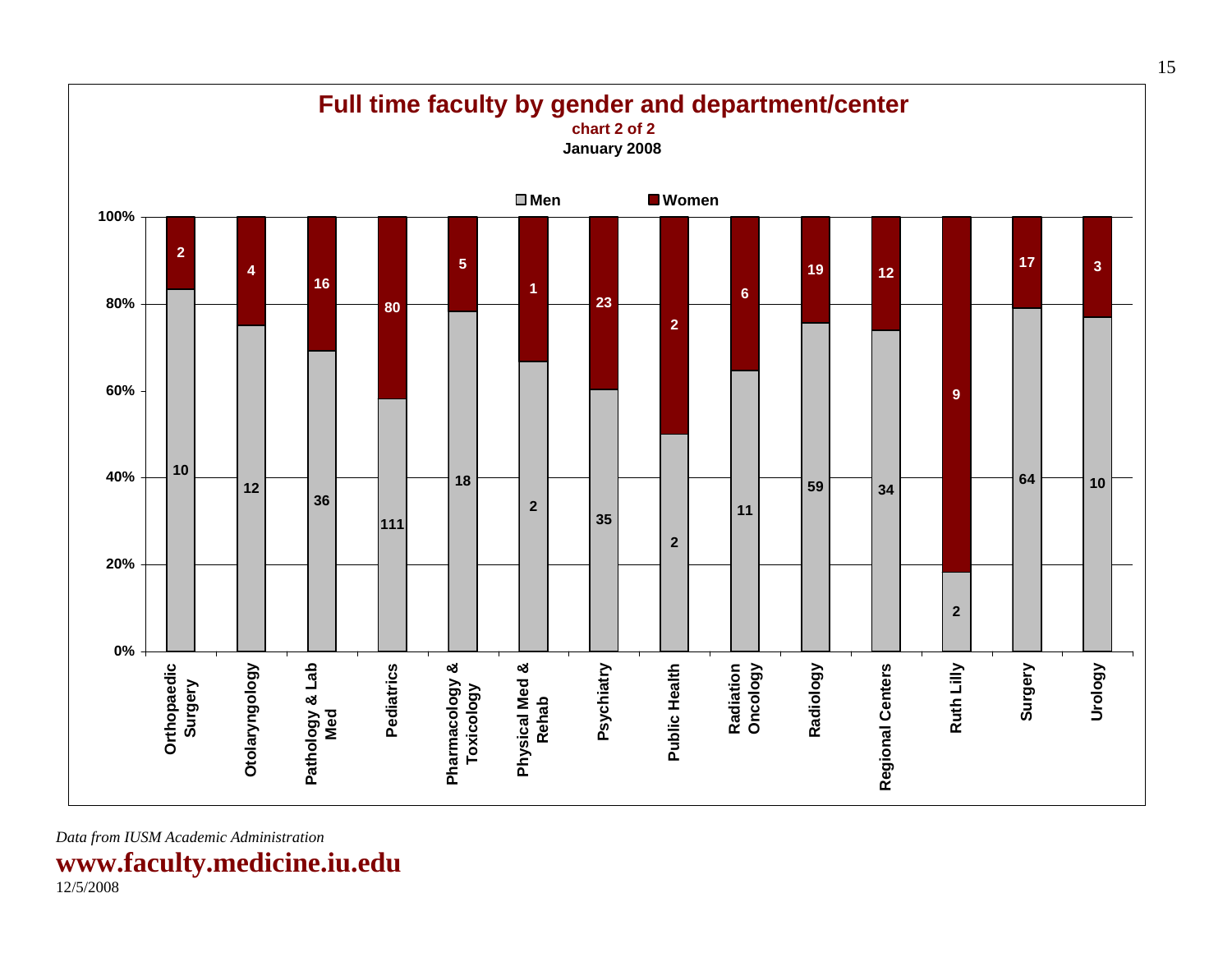<span id="page-16-0"></span>

**www.faculty.medicine.iu.edu**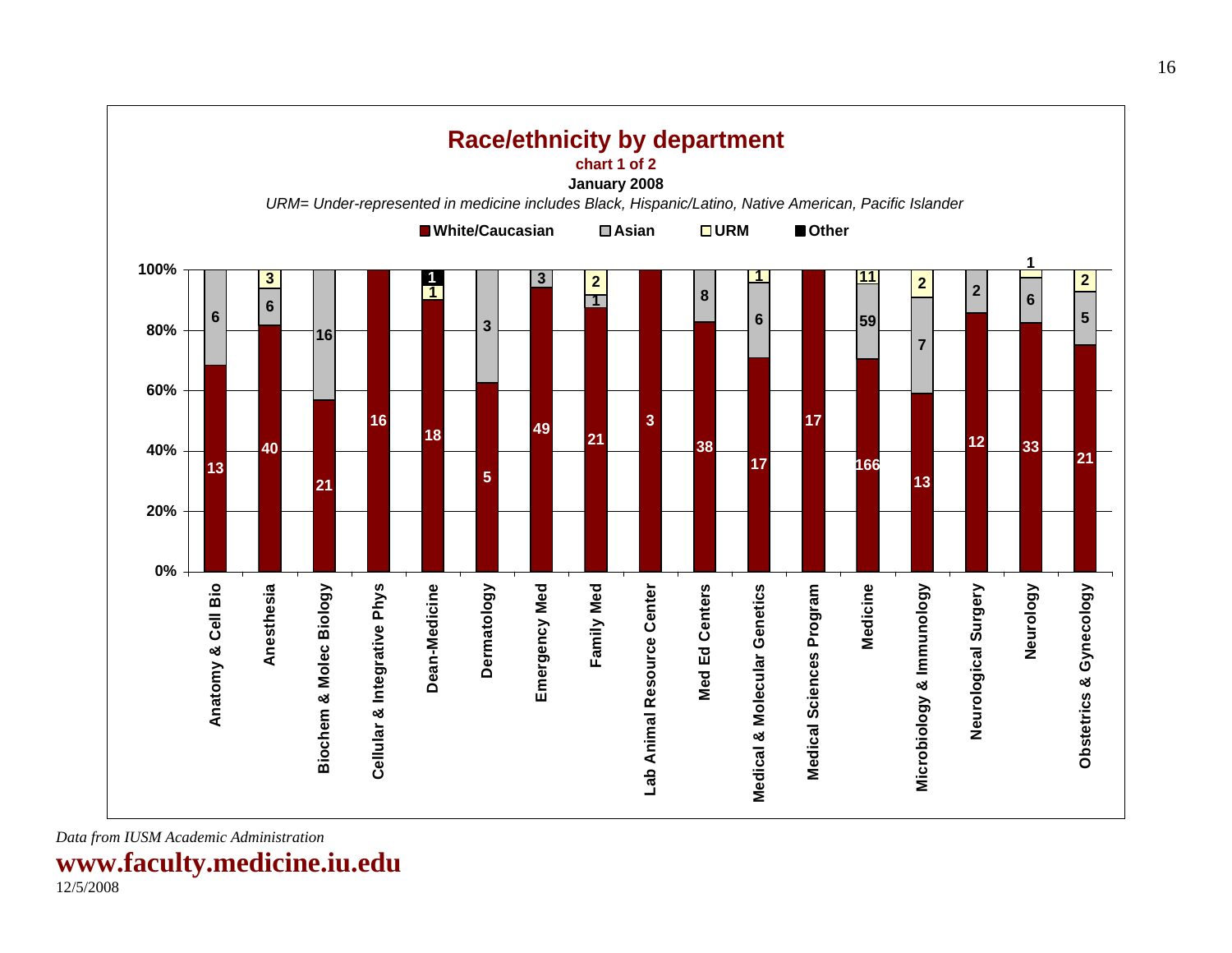

**www.faculty.medicine.iu.edu**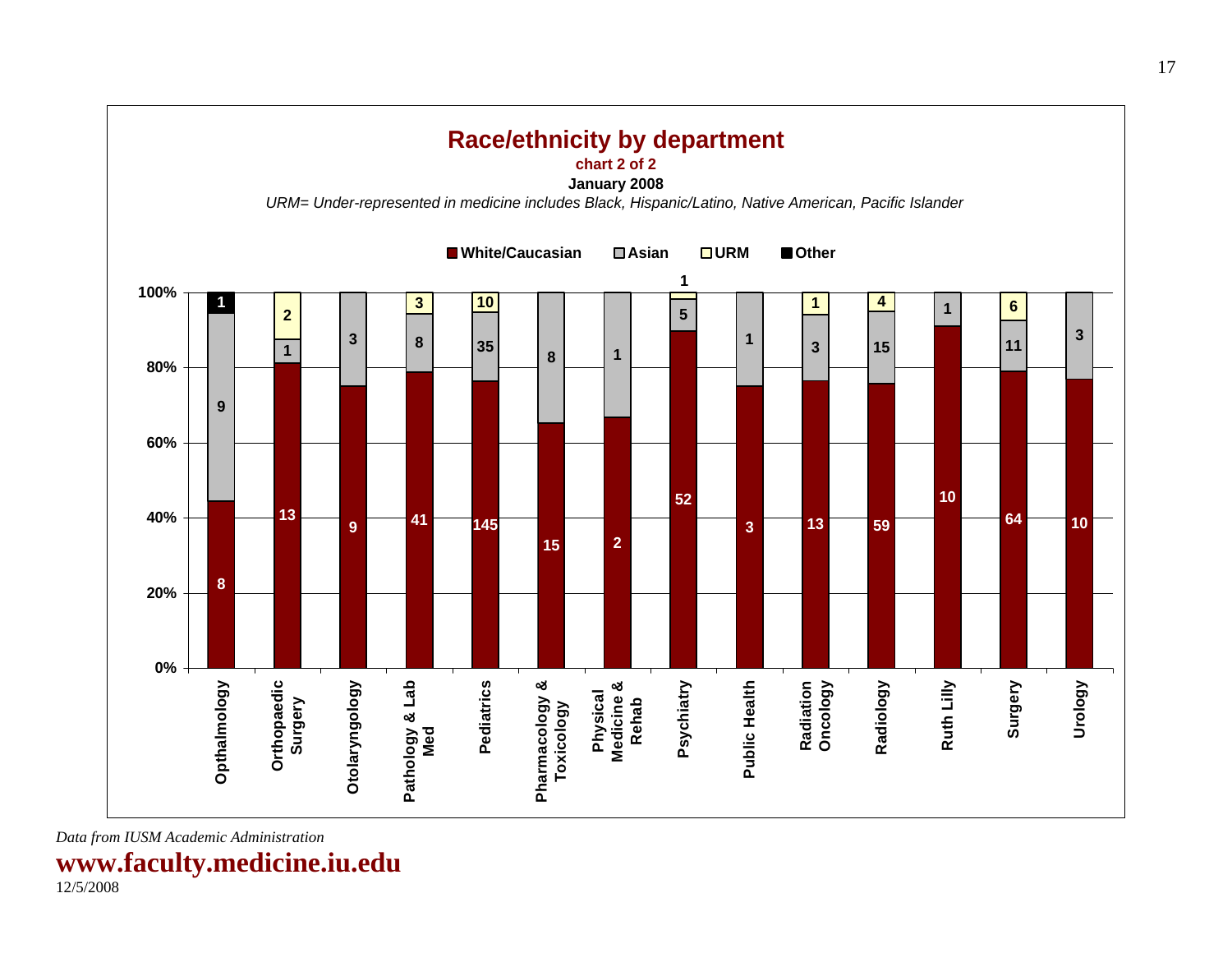<span id="page-18-0"></span>**IUSM State of the Faculty Report:** 

# **Rank and Track**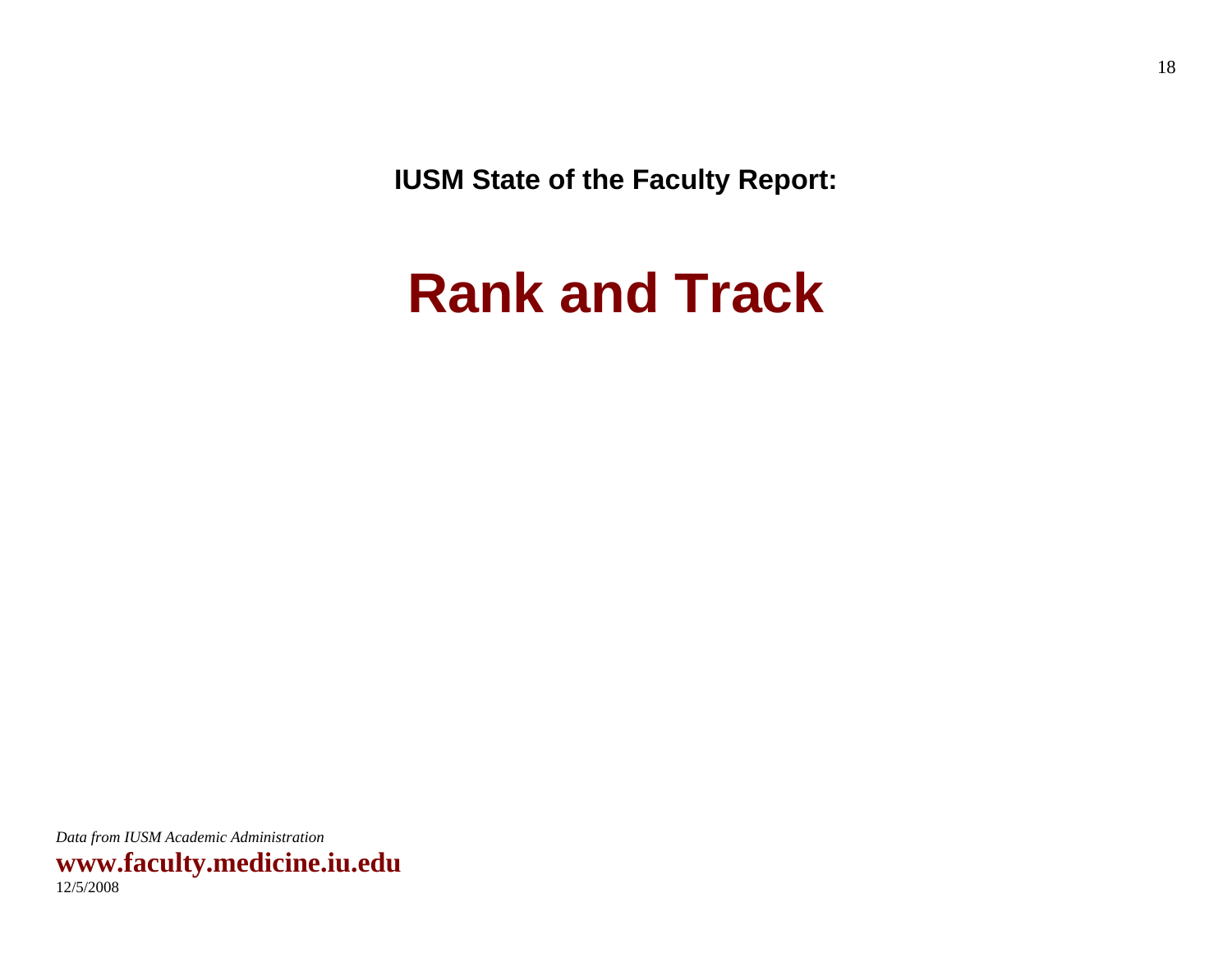<span id="page-19-0"></span>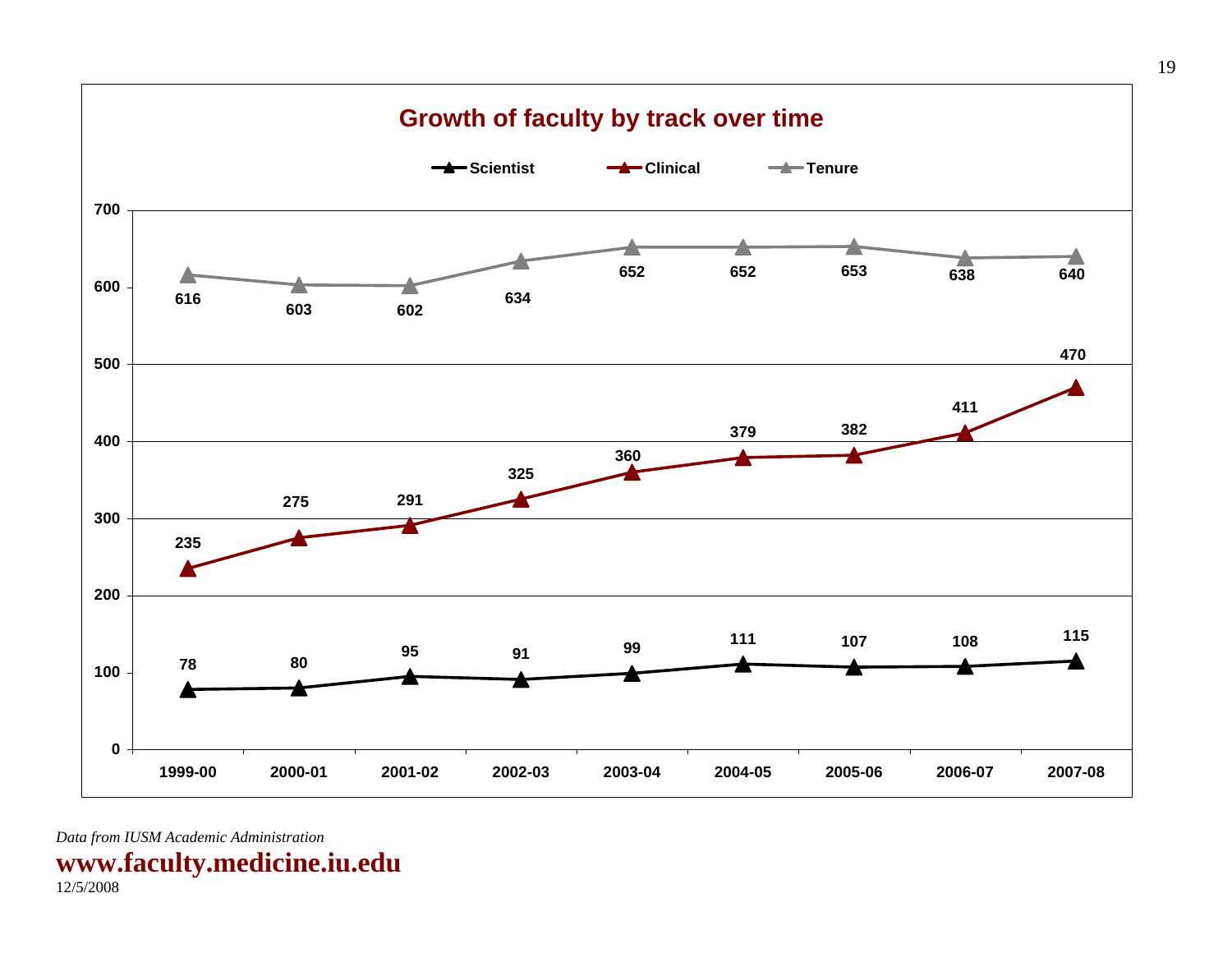

**www.faculty.medicine.iu.edu**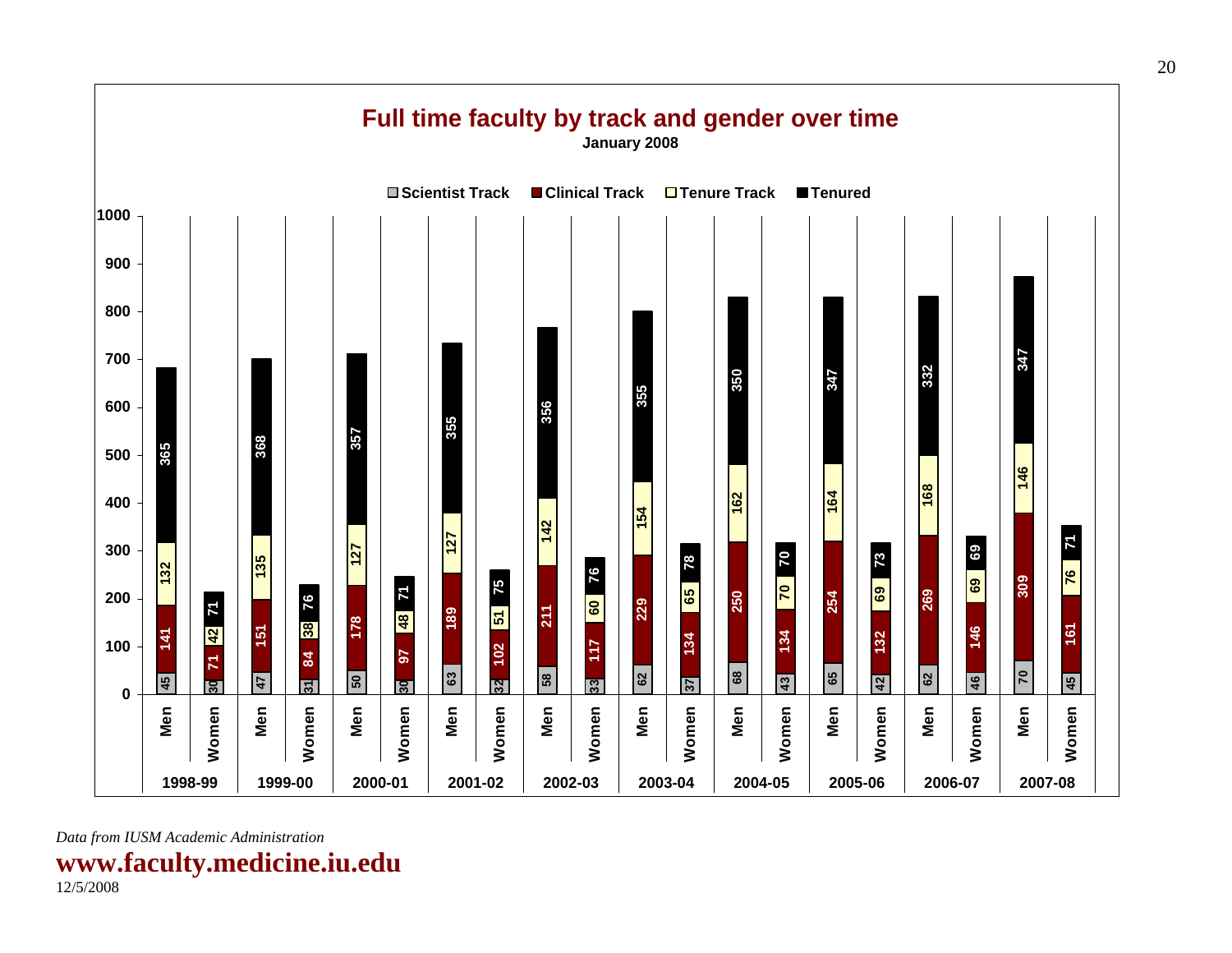

**www.faculty.medicine.iu.edu**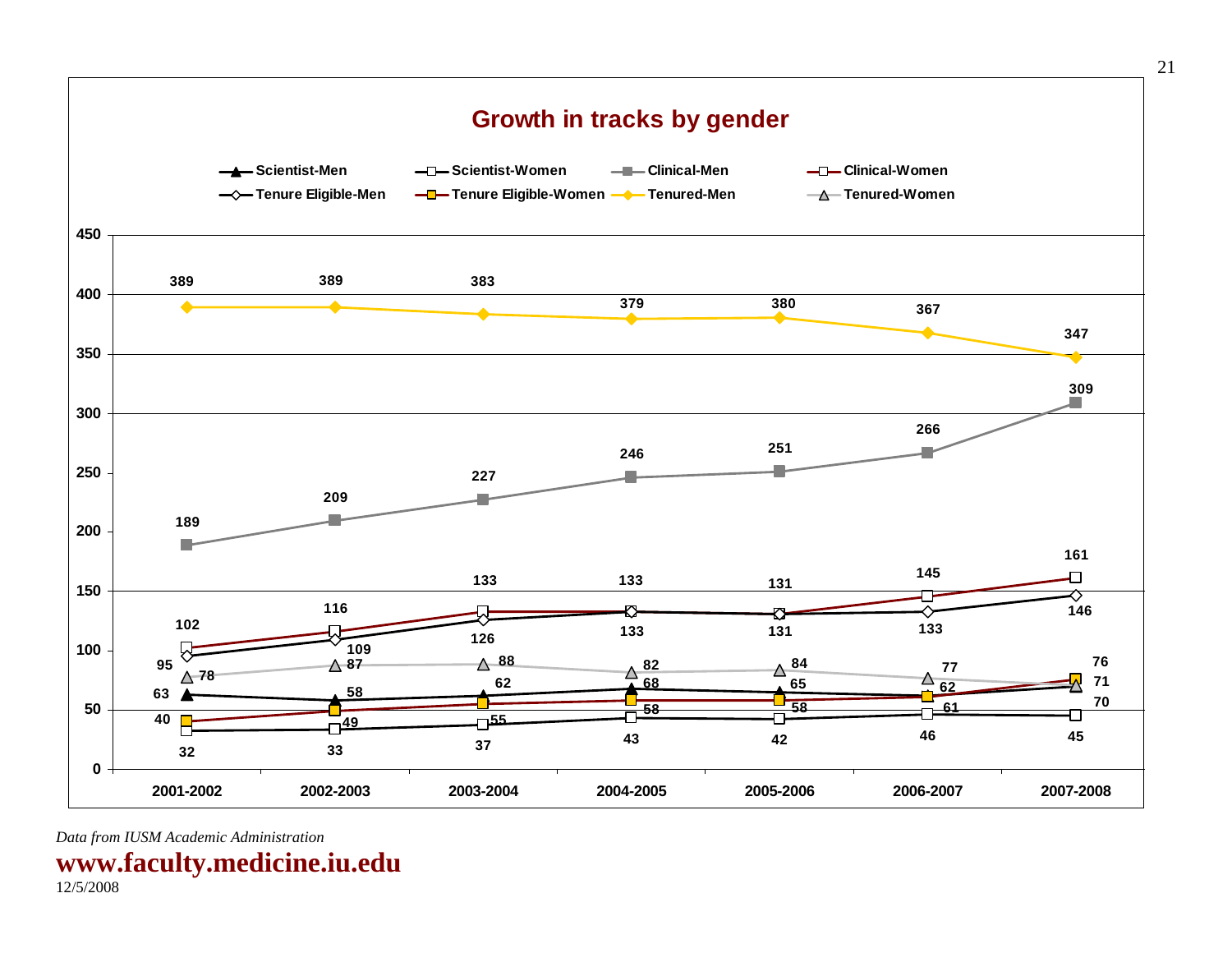<span id="page-22-0"></span>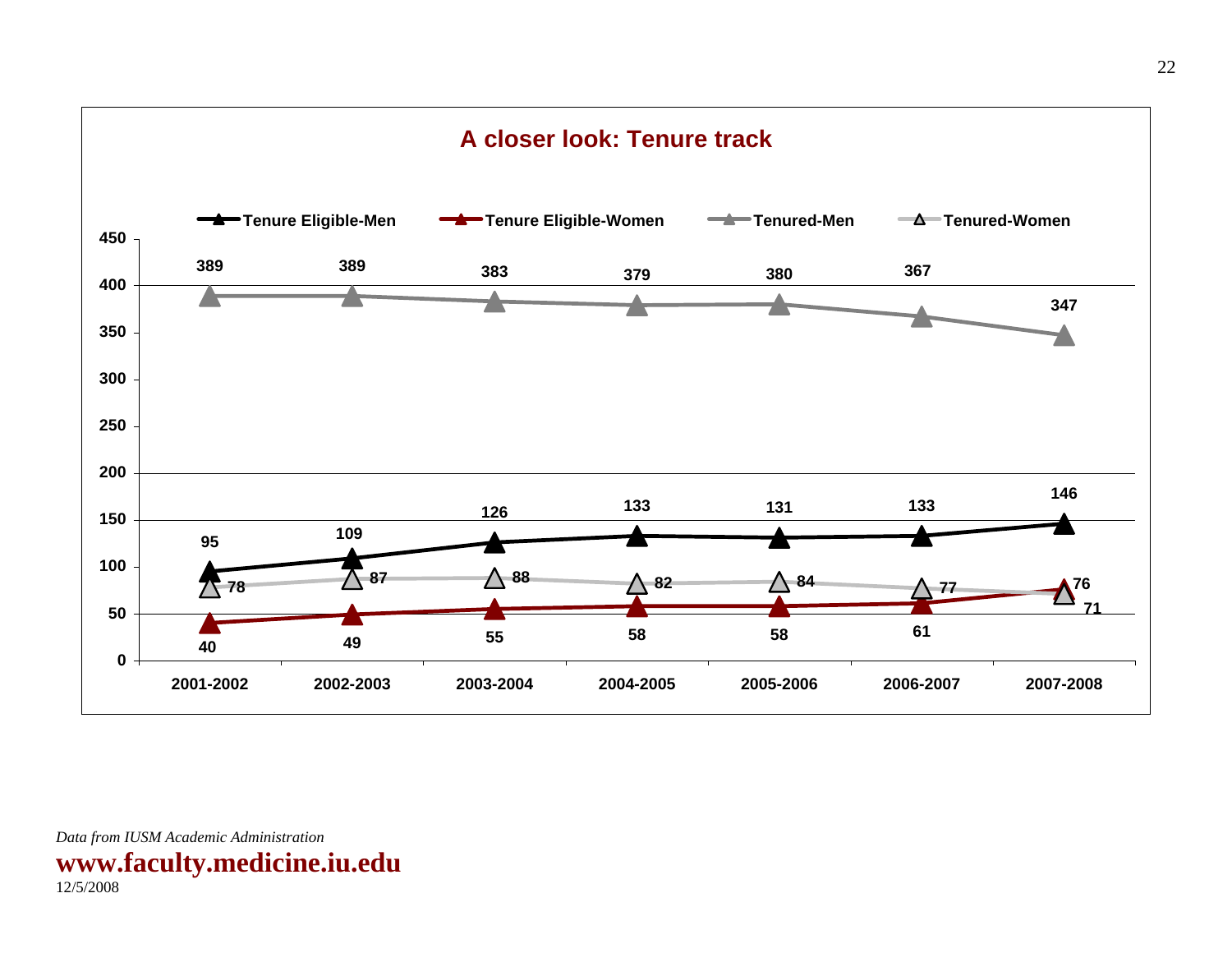<span id="page-23-0"></span>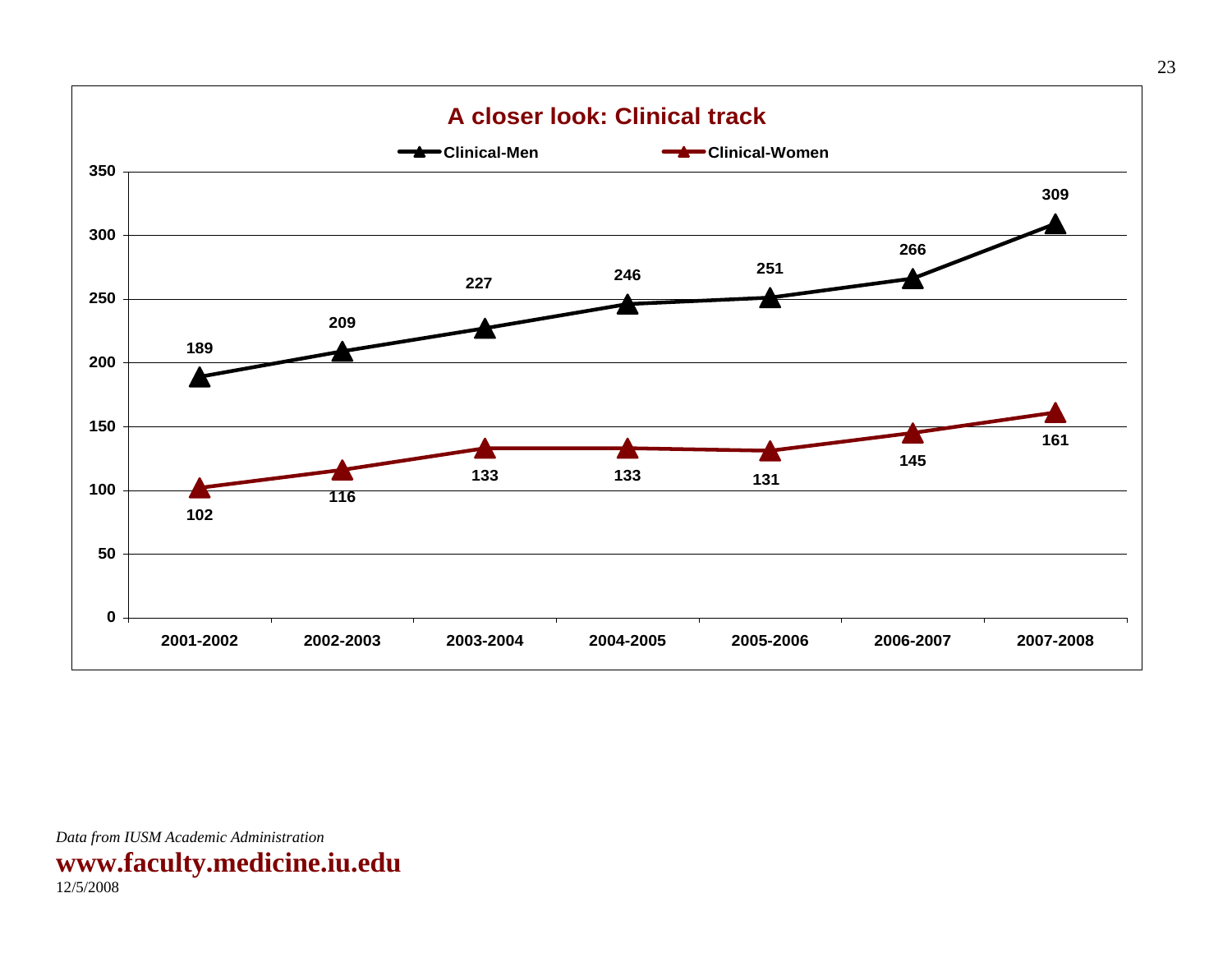<span id="page-24-0"></span>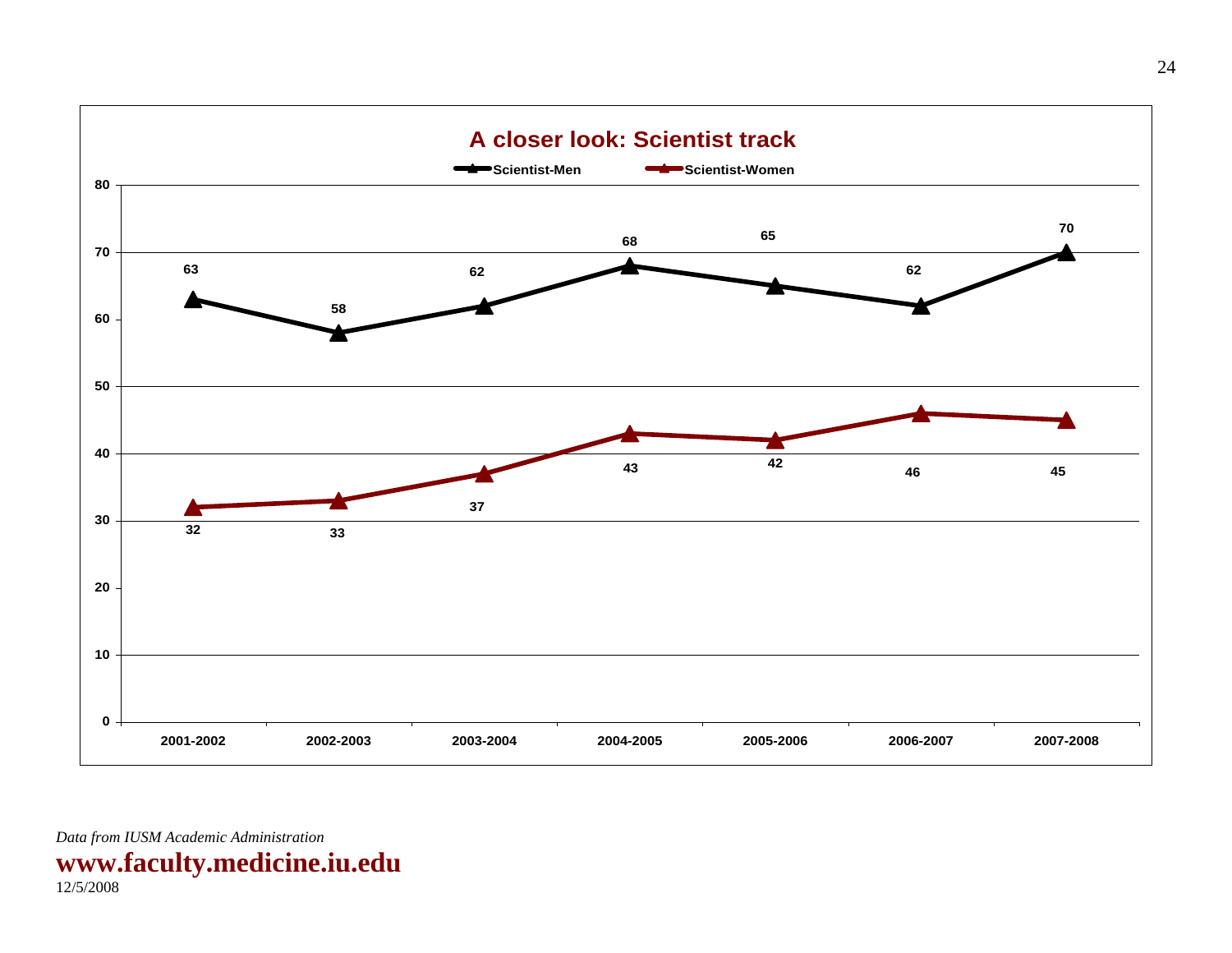

**www.faculty.medicine.iu.edu**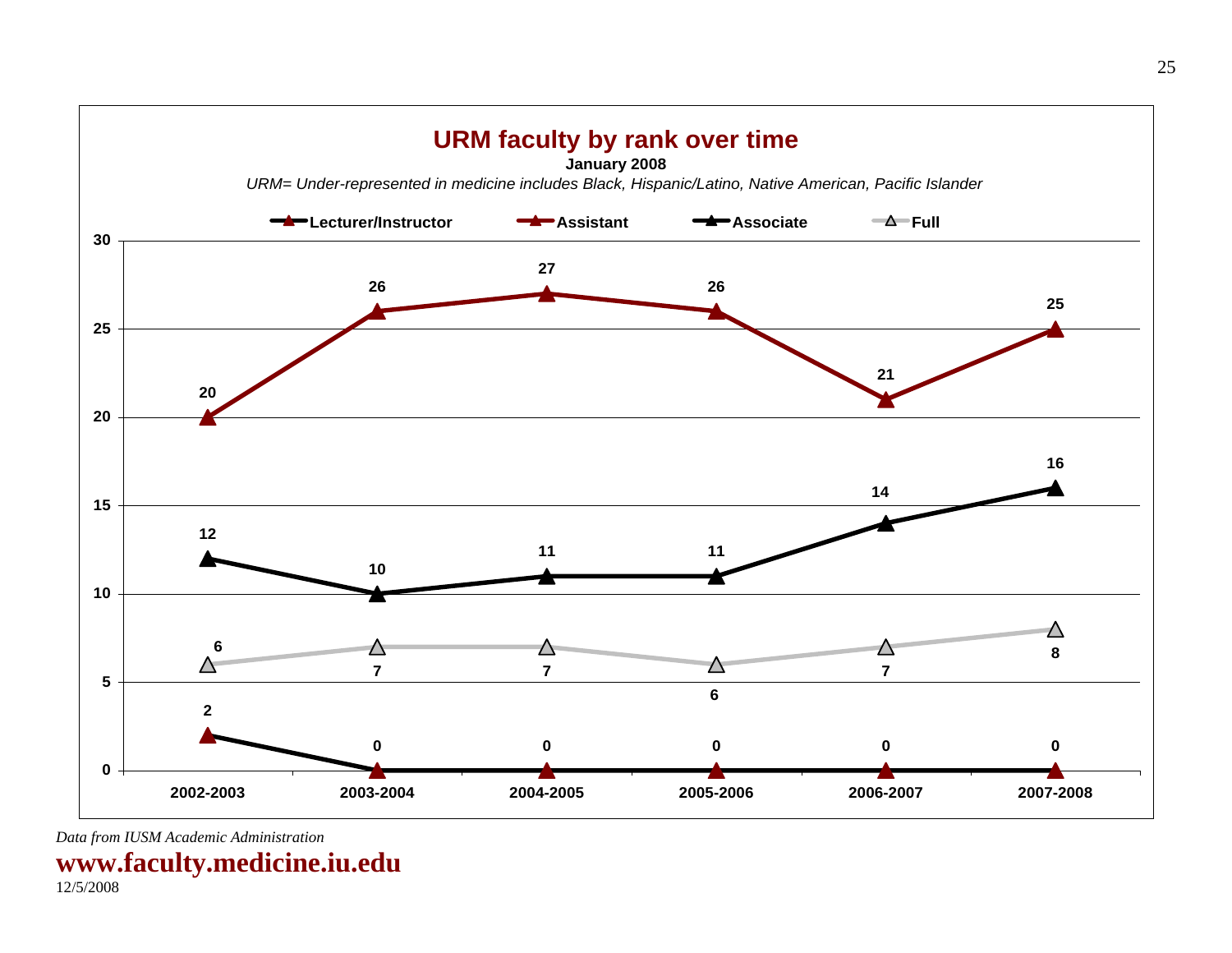<span id="page-26-0"></span>

**www.faculty.medicine.iu.edu**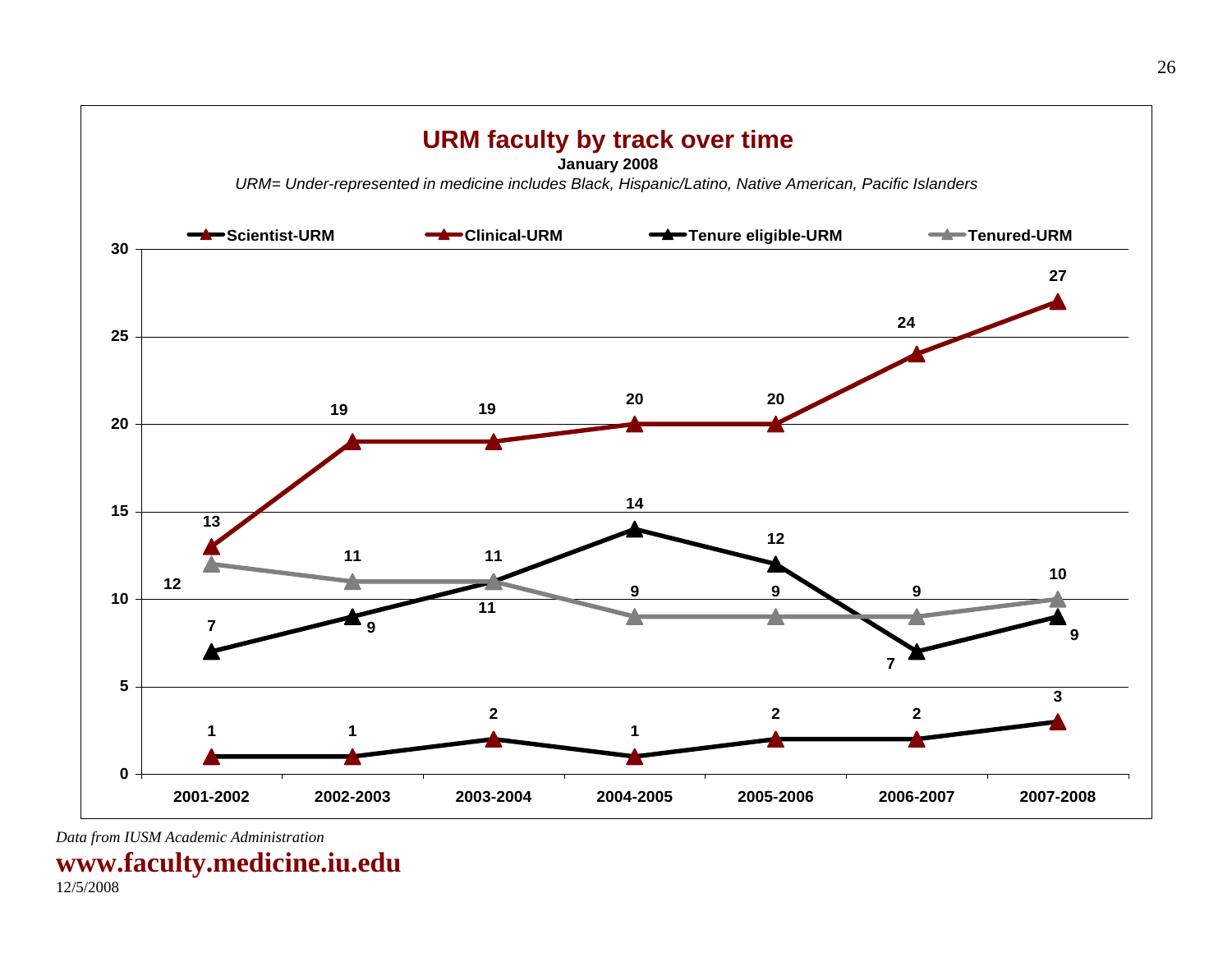**IUSM State of the Faculty Report:** 

# <span id="page-27-0"></span>**Recruitment and Retention**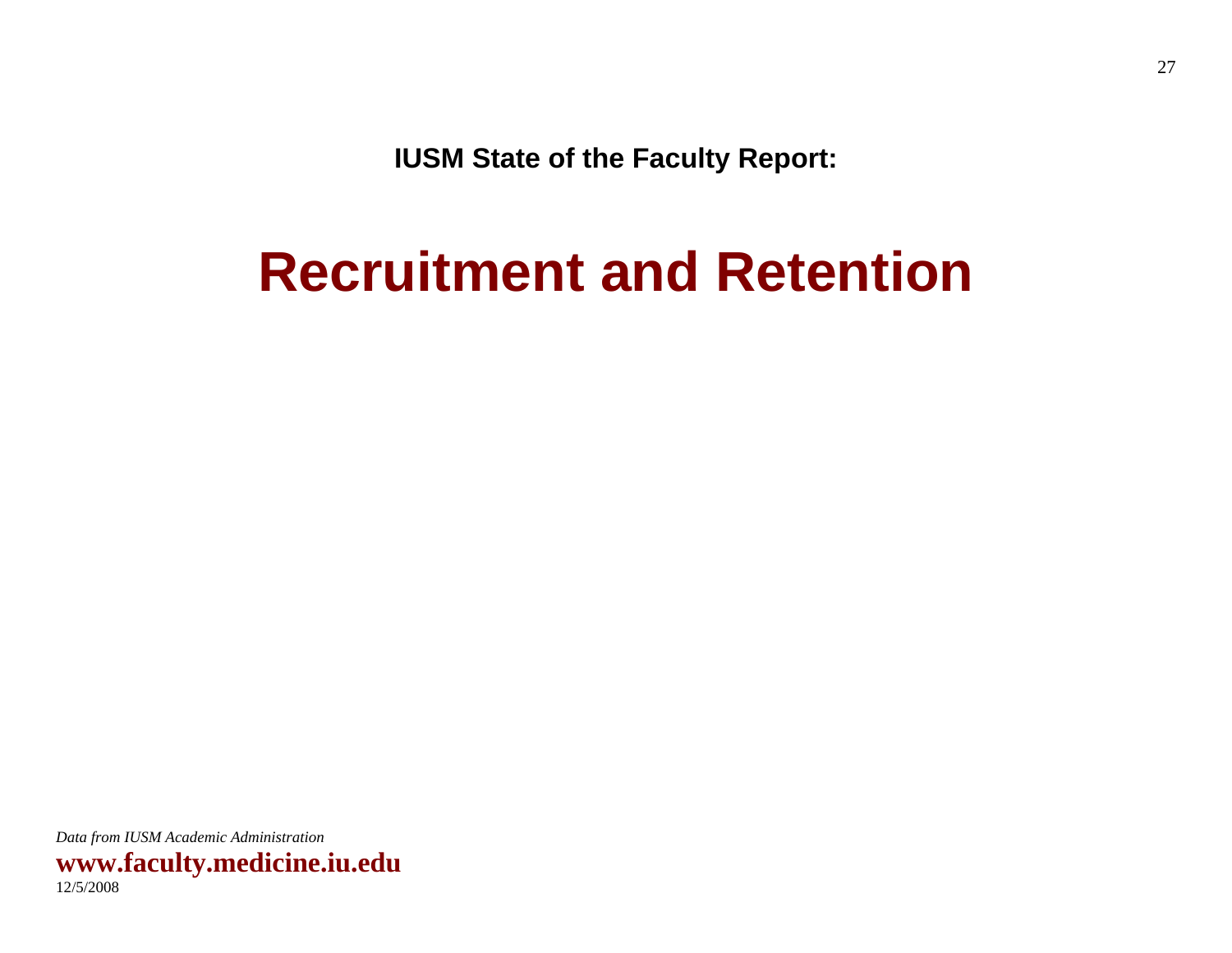<span id="page-28-0"></span>

**www.faculty.medicine.iu.edu**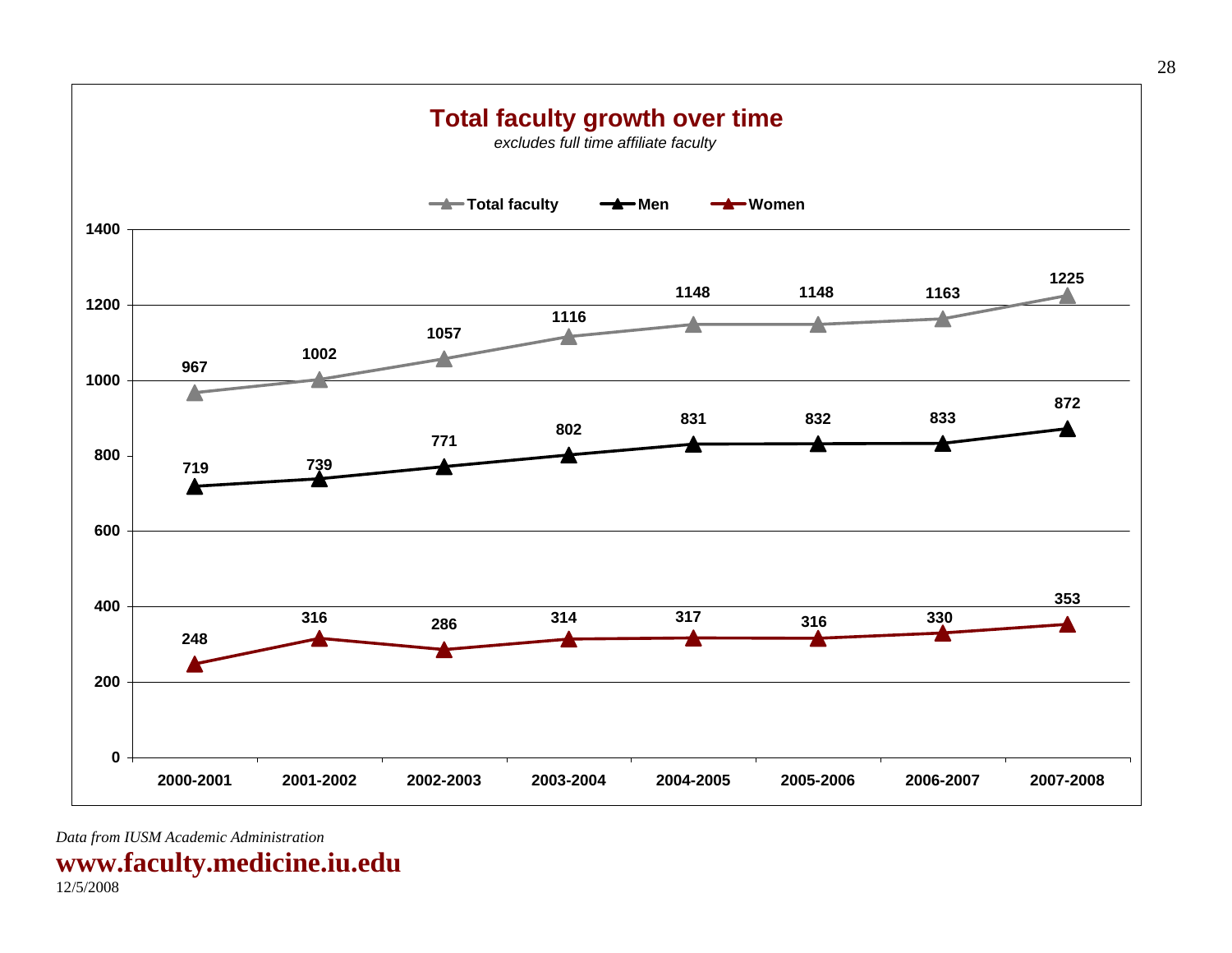<span id="page-29-0"></span>

**www.faculty.medicine.iu.edu**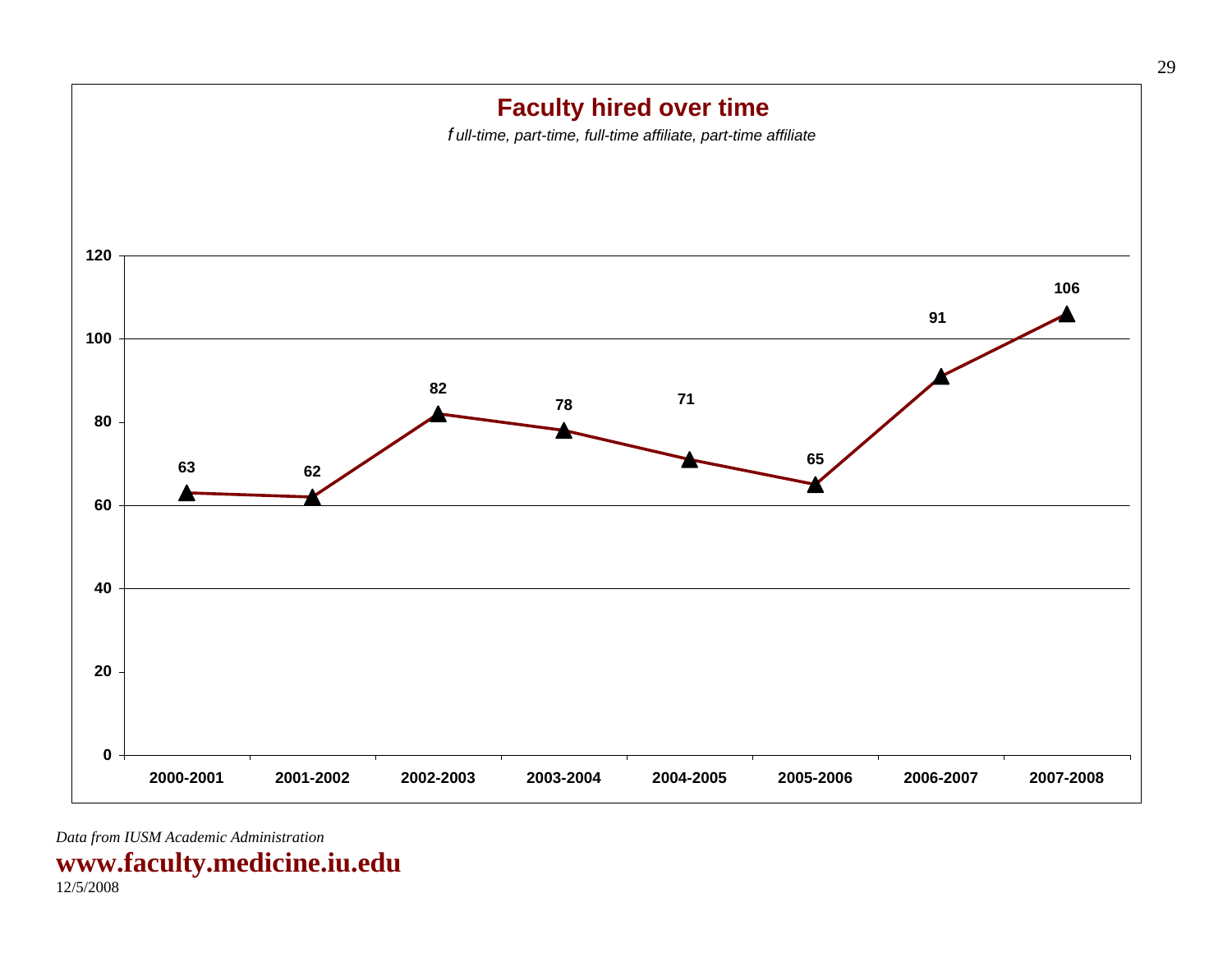<span id="page-30-0"></span>

**www.faculty.medicine.iu.edu**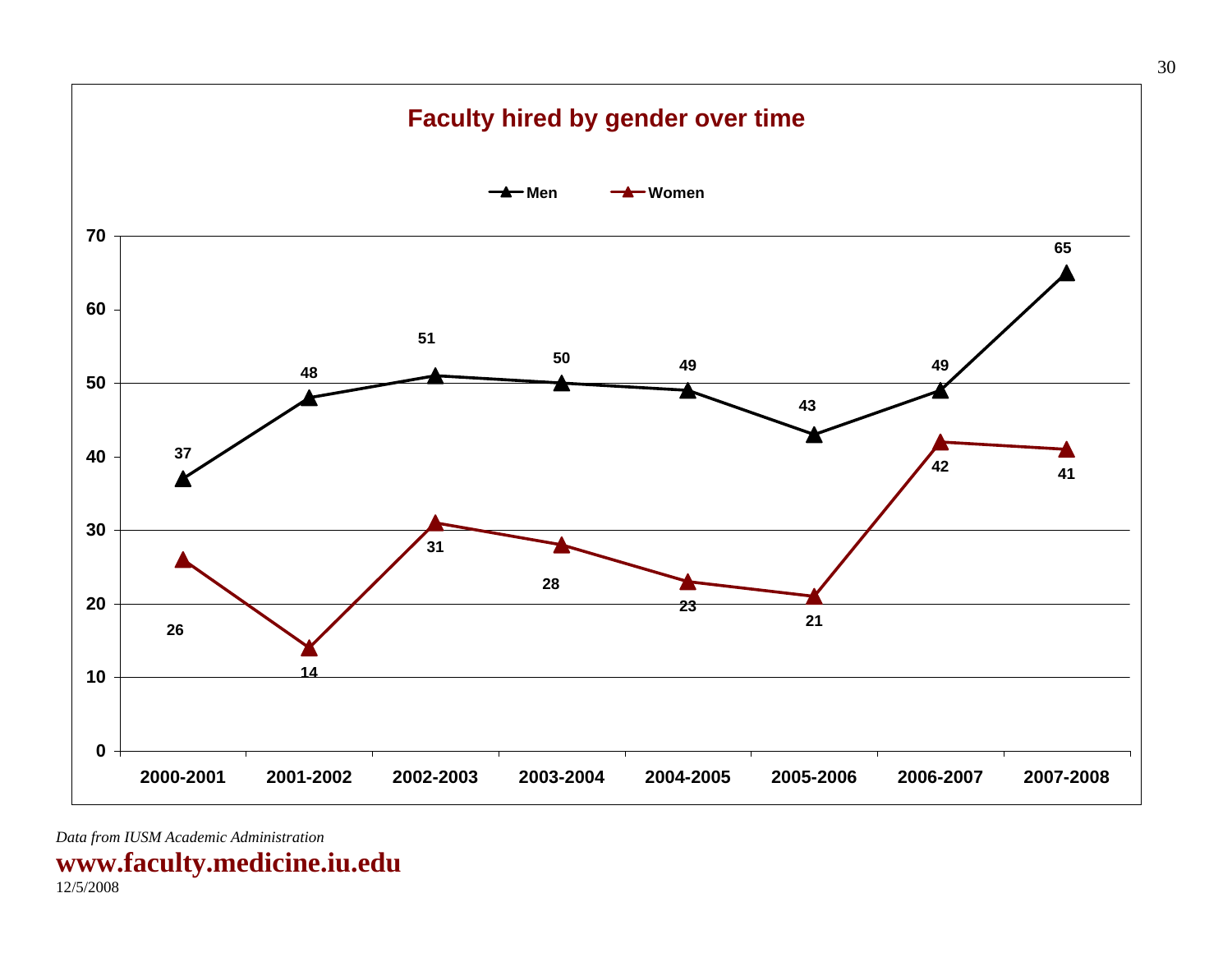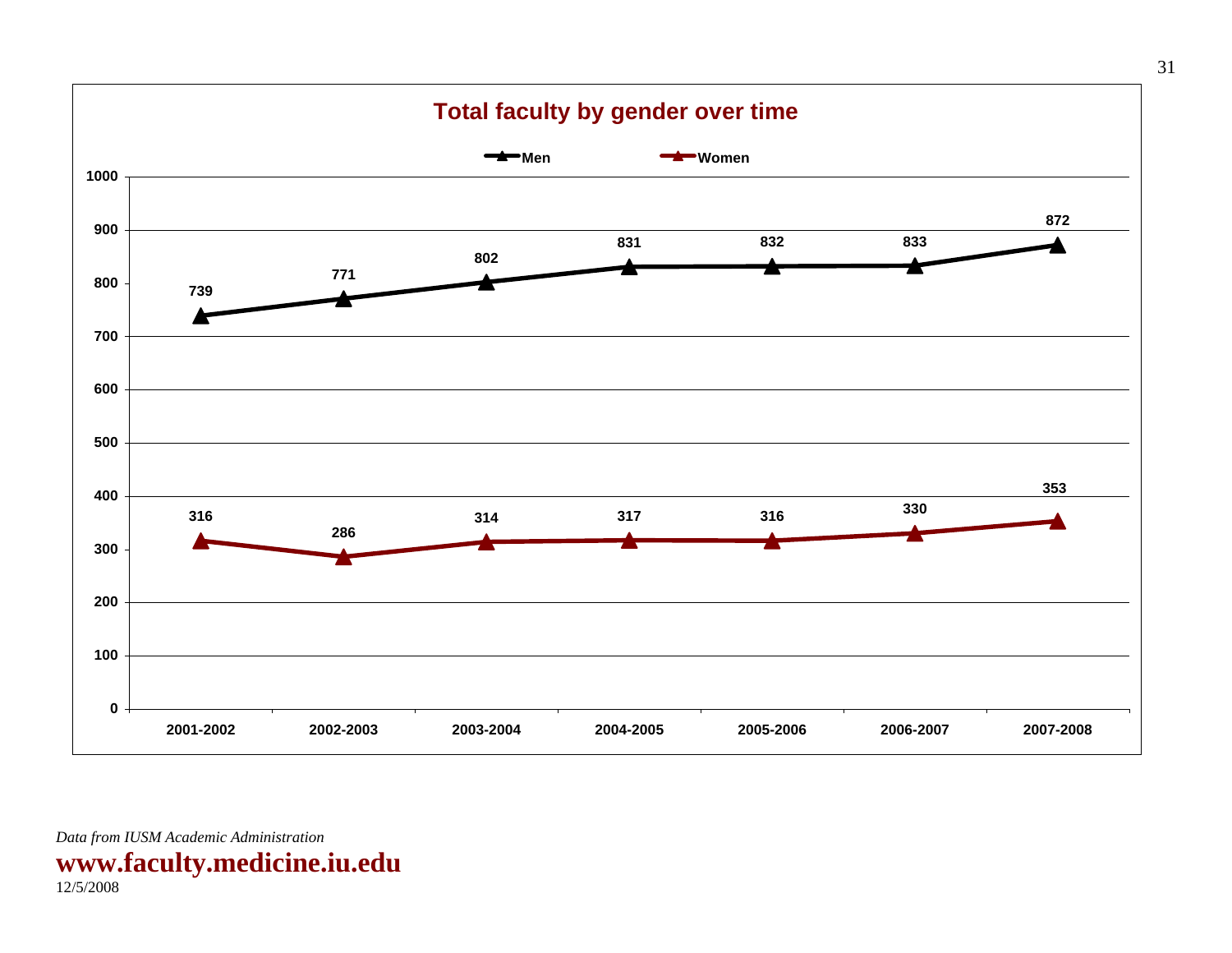<span id="page-32-0"></span>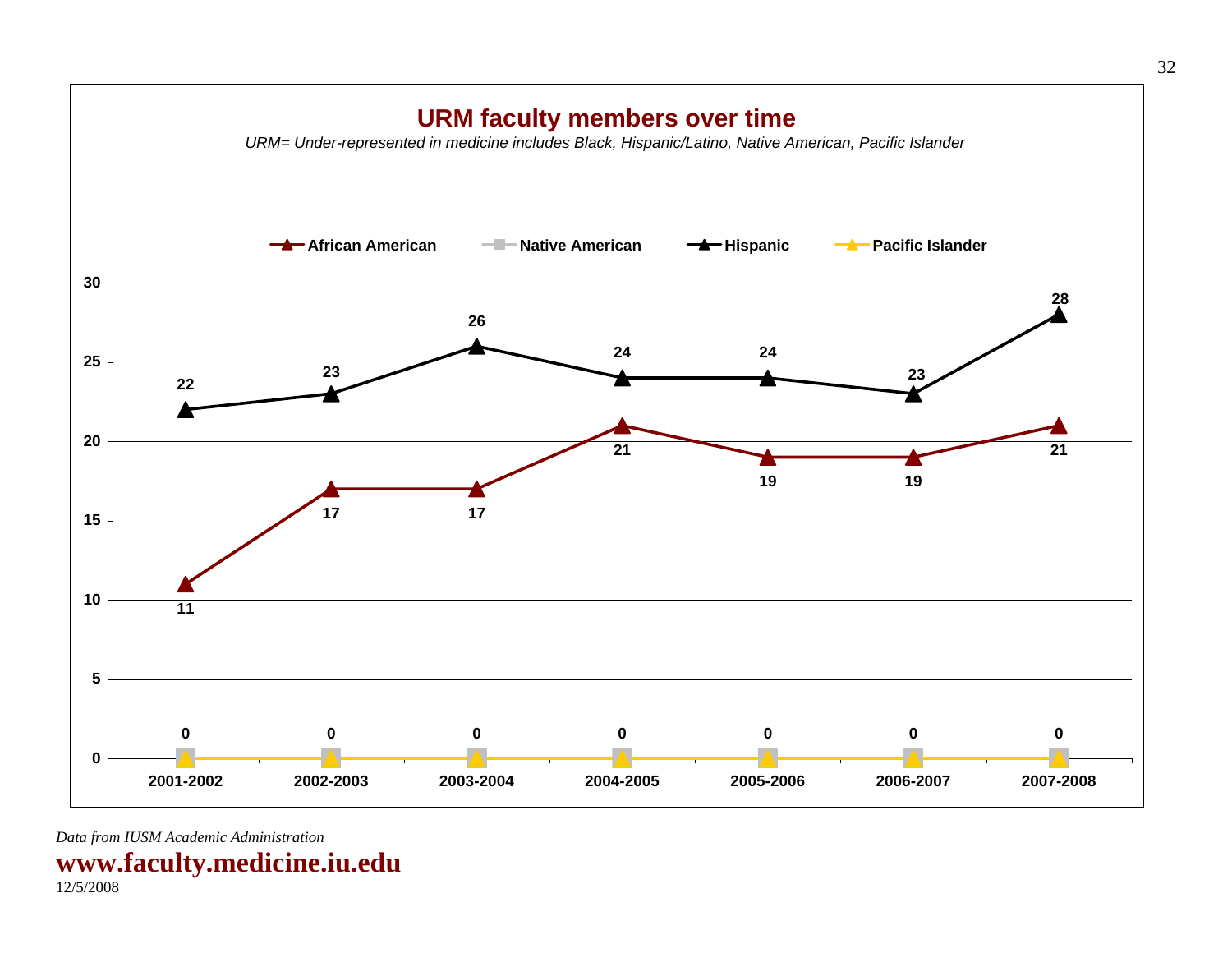<span id="page-33-0"></span>

**www.faculty.medicine.iu.edu**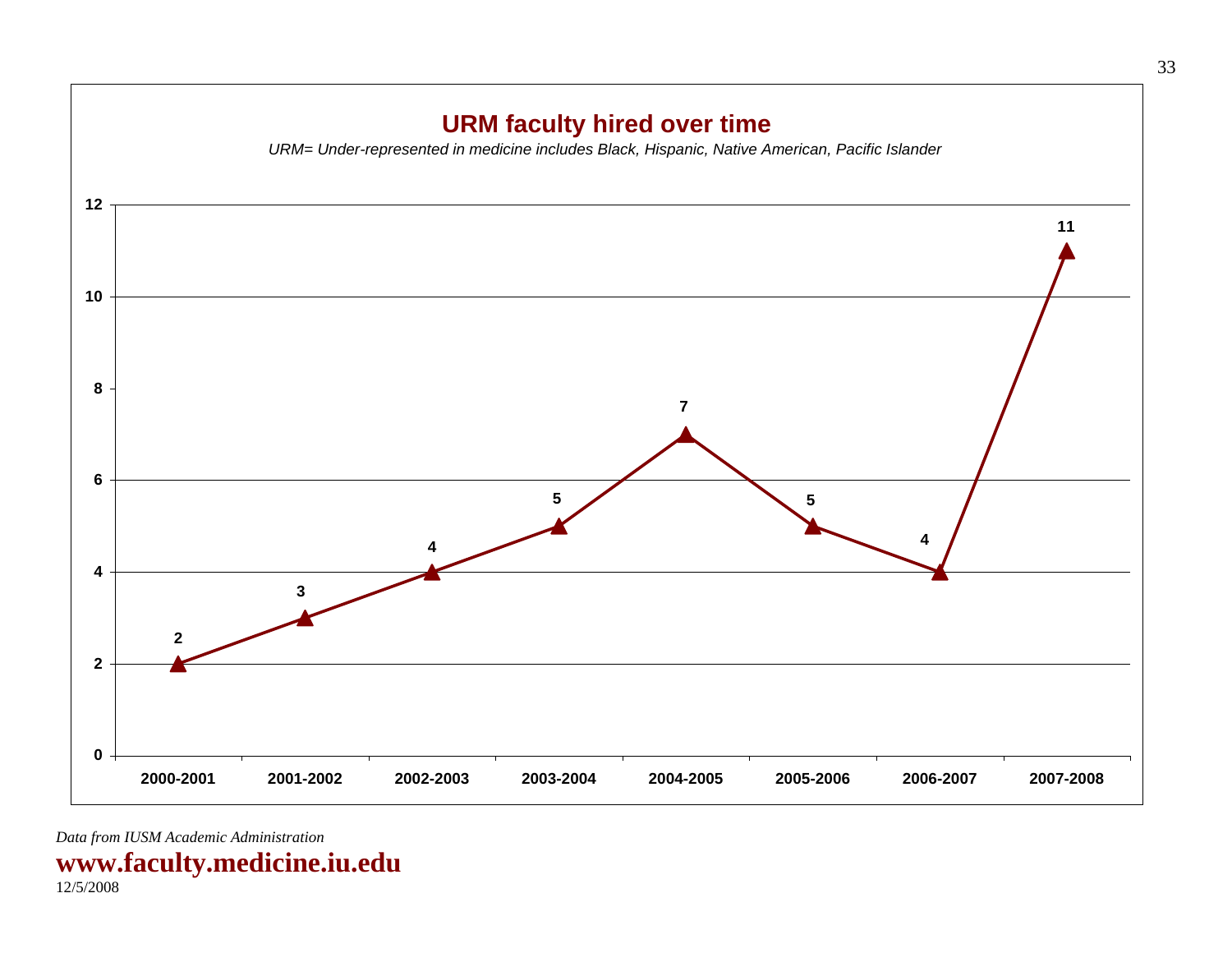<span id="page-34-0"></span>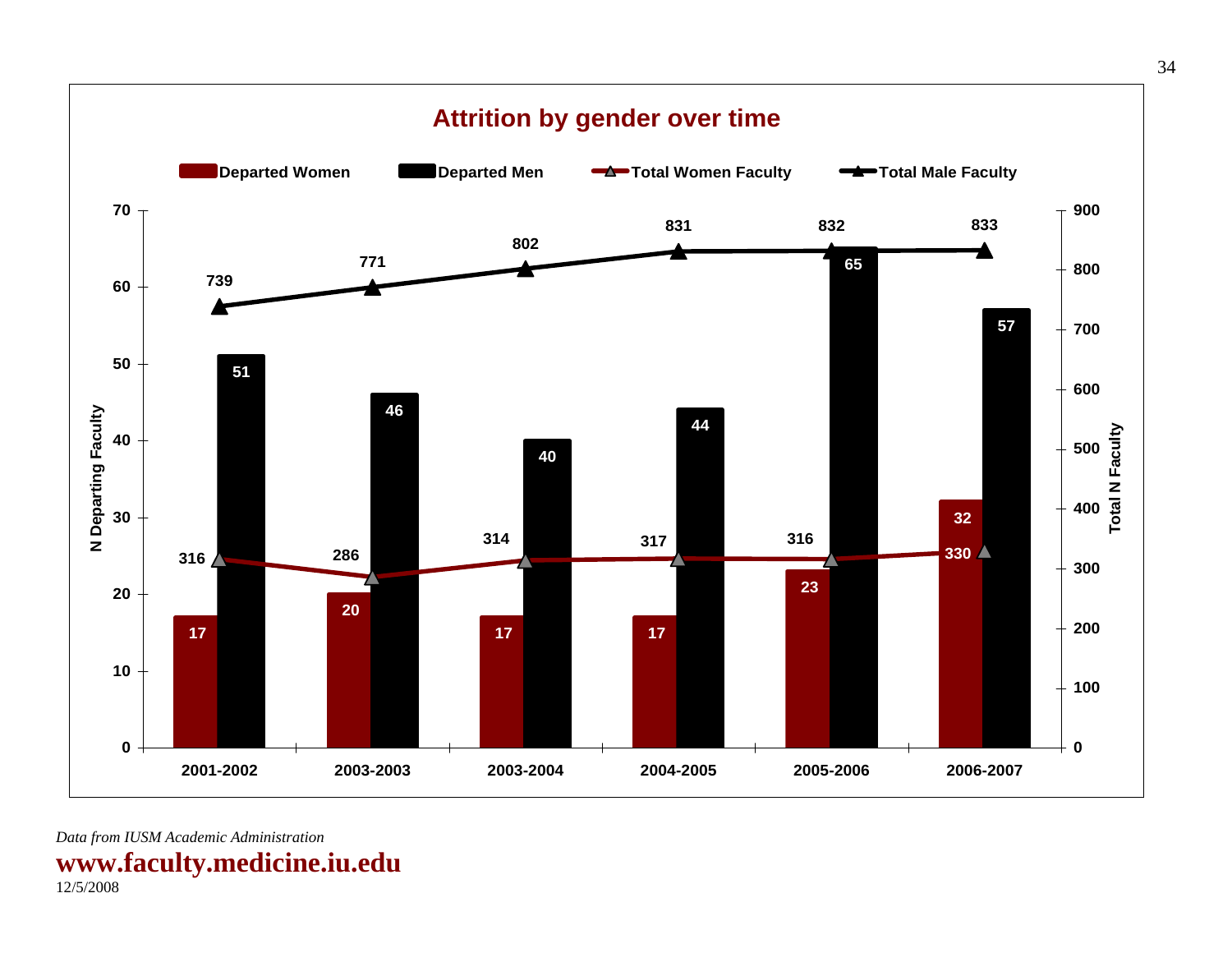<span id="page-35-0"></span>

*Data from IUSM Academic Administration*  **www.faculty.medicine.iu.edu**  12/5/2008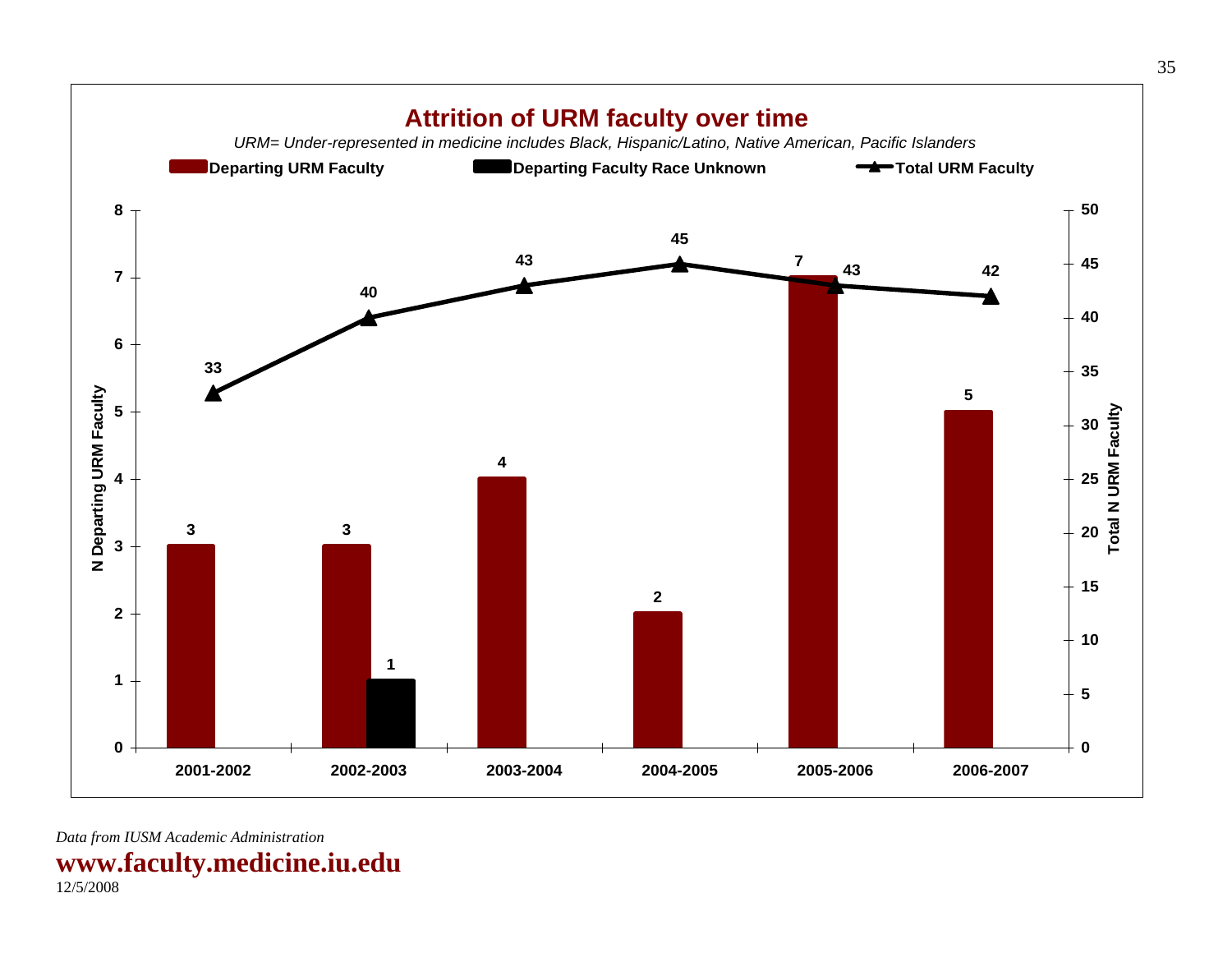<span id="page-36-0"></span>

| Year                                      | Lack of<br>funding | <b>New</b><br>position/hospital | <b>New</b><br>position/other<br>university | Non-<br>reappointment/<br>dismissal | Part-<br>time | <b>Private</b><br>industry | <b>Private</b><br>practice | Retired | Work<br>environment | Other;<br><b>Unknown</b> | <b>Total per</b><br>year Across<br><b>Categories</b> |
|-------------------------------------------|--------------------|---------------------------------|--------------------------------------------|-------------------------------------|---------------|----------------------------|----------------------------|---------|---------------------|--------------------------|------------------------------------------------------|
| 2001-02                                   | 0                  | 14                              | $12 \overline{ }$                          |                                     |               |                            | 5                          | 20      | 0                   | 14                       | 67                                                   |
| 2002-03                                   | 2                  |                                 | 10                                         |                                     | 0             |                            | 8                          |         | 0                   | 16                       | 64                                                   |
| 2003-04                                   |                    | $\overline{ }$                  | 17                                         |                                     | 0             | 0                          |                            | 8       |                     | 19                       | 55                                                   |
| 2004-05                                   |                    |                                 |                                            |                                     | 6             |                            |                            | 14      |                     | 19                       | 66                                                   |
| 2005-06                                   | っ                  |                                 | 14                                         |                                     | 8             | 3                          | 10                         | 18      |                     | 30                       | 94                                                   |
| 2006-07                                   | 3                  | 5                               | 17                                         |                                     |               | 9                          | 8                          | 12      |                     | 18                       | 81                                                   |
| <b>Total Per</b><br>Category<br>Over Time | 9                  | 42                              | 76                                         | 14                                  | 19            | 21                         | 45                         | 83      | ⌒                   | 116                      |                                                      |

**www.faculty.medicine.iu.edu**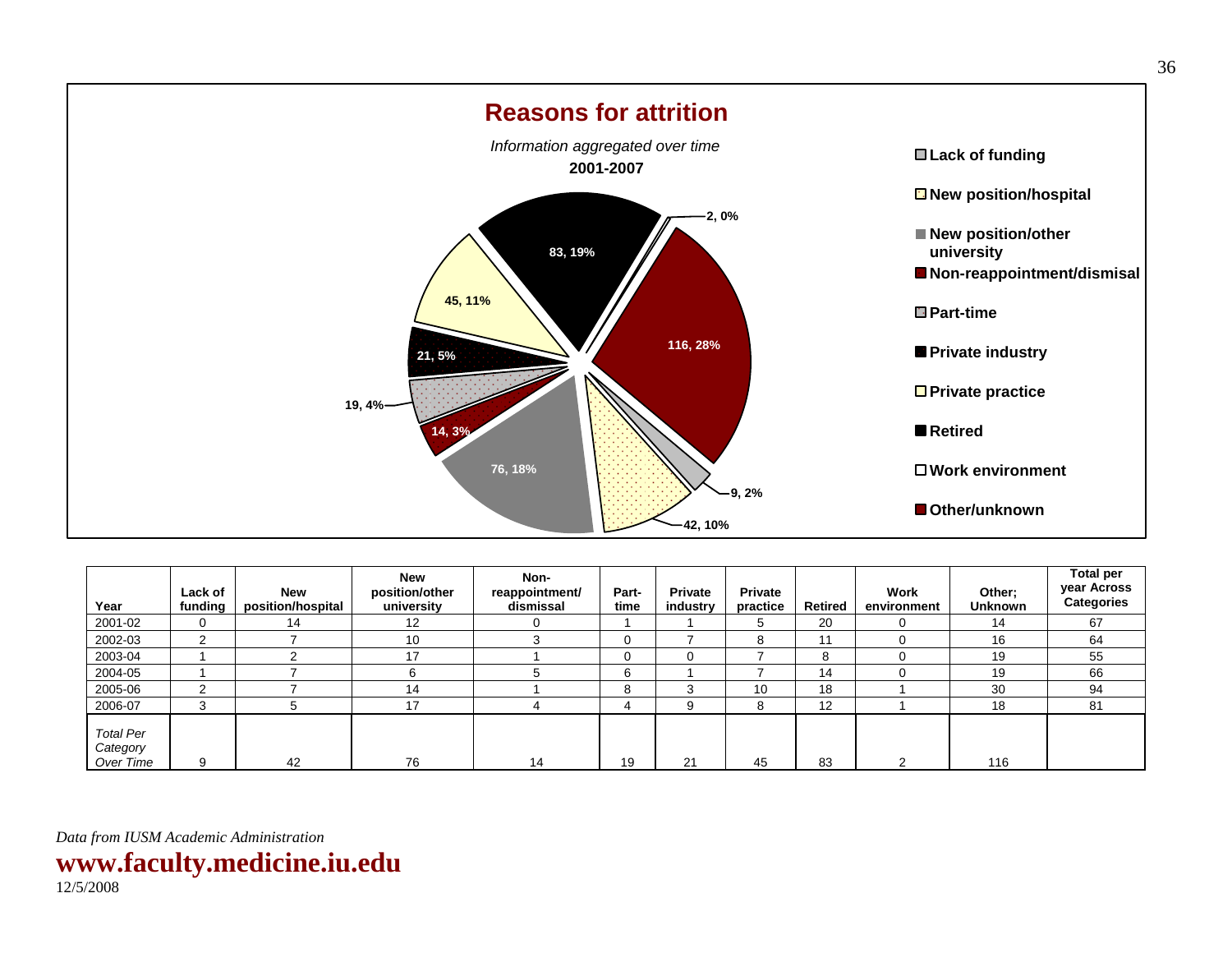<span id="page-37-0"></span>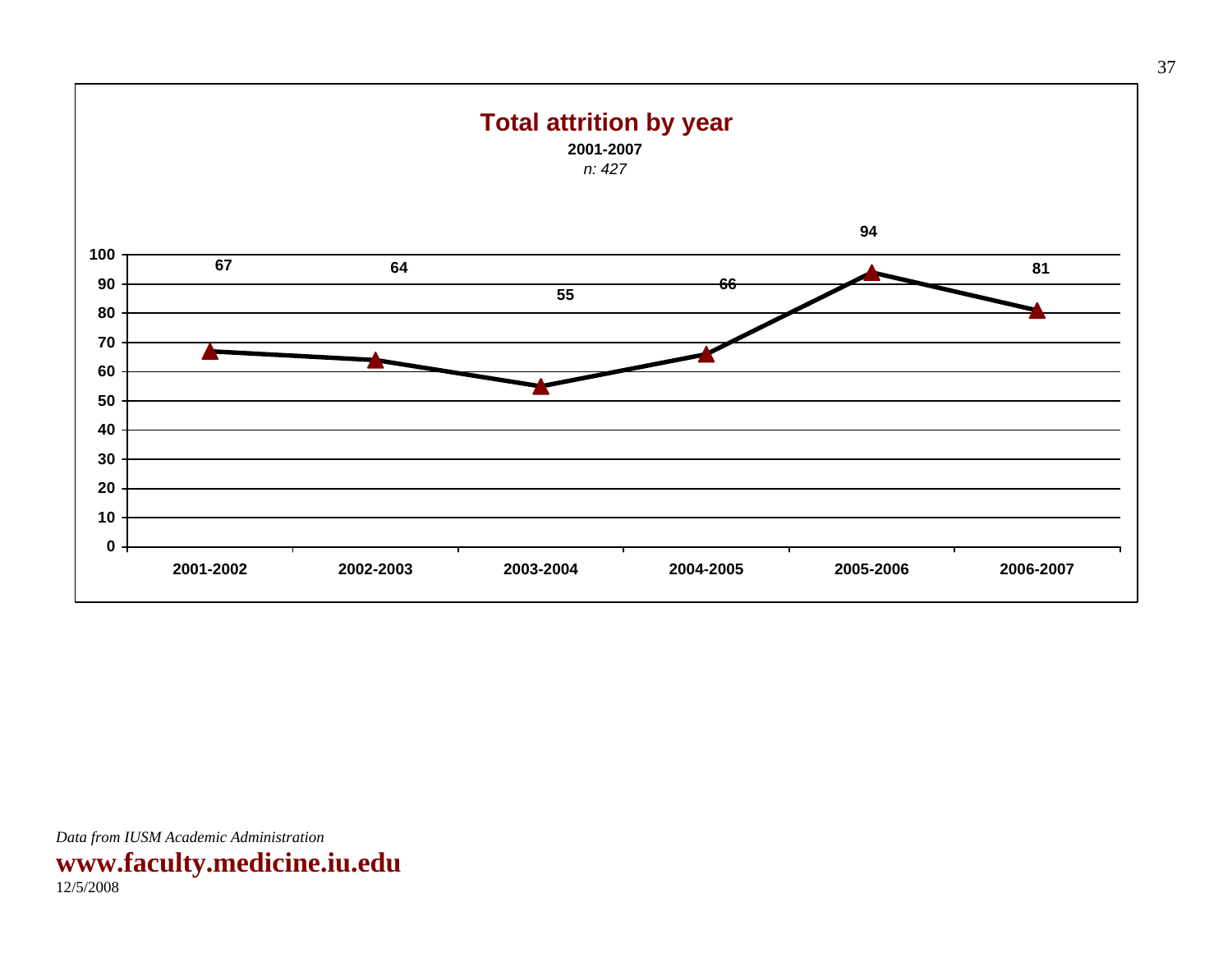<span id="page-38-0"></span>**IUSM State of the Faculty Report:** 

# **Promotion and Tenure**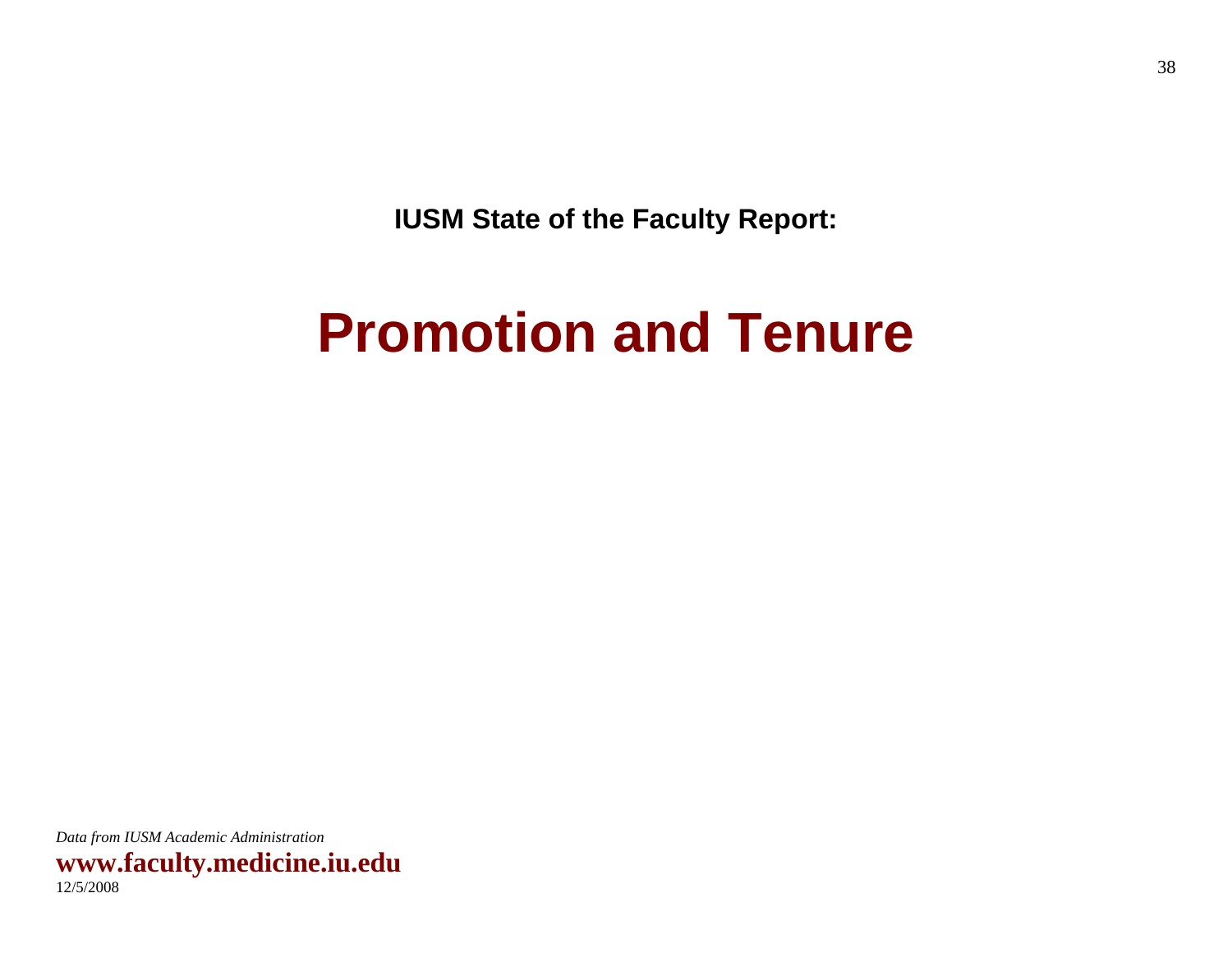

**www.faculty.medicine.iu.edu**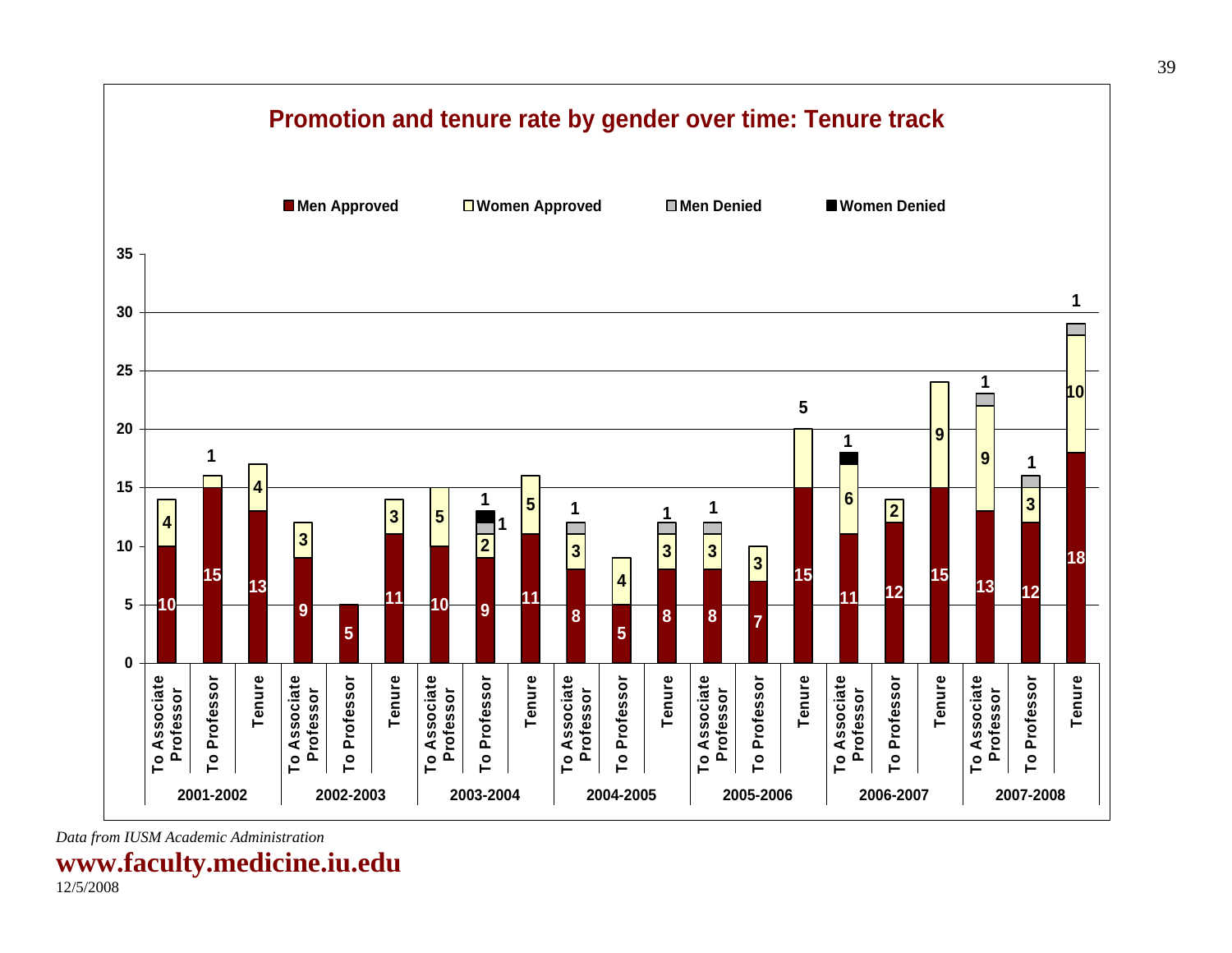<span id="page-40-0"></span>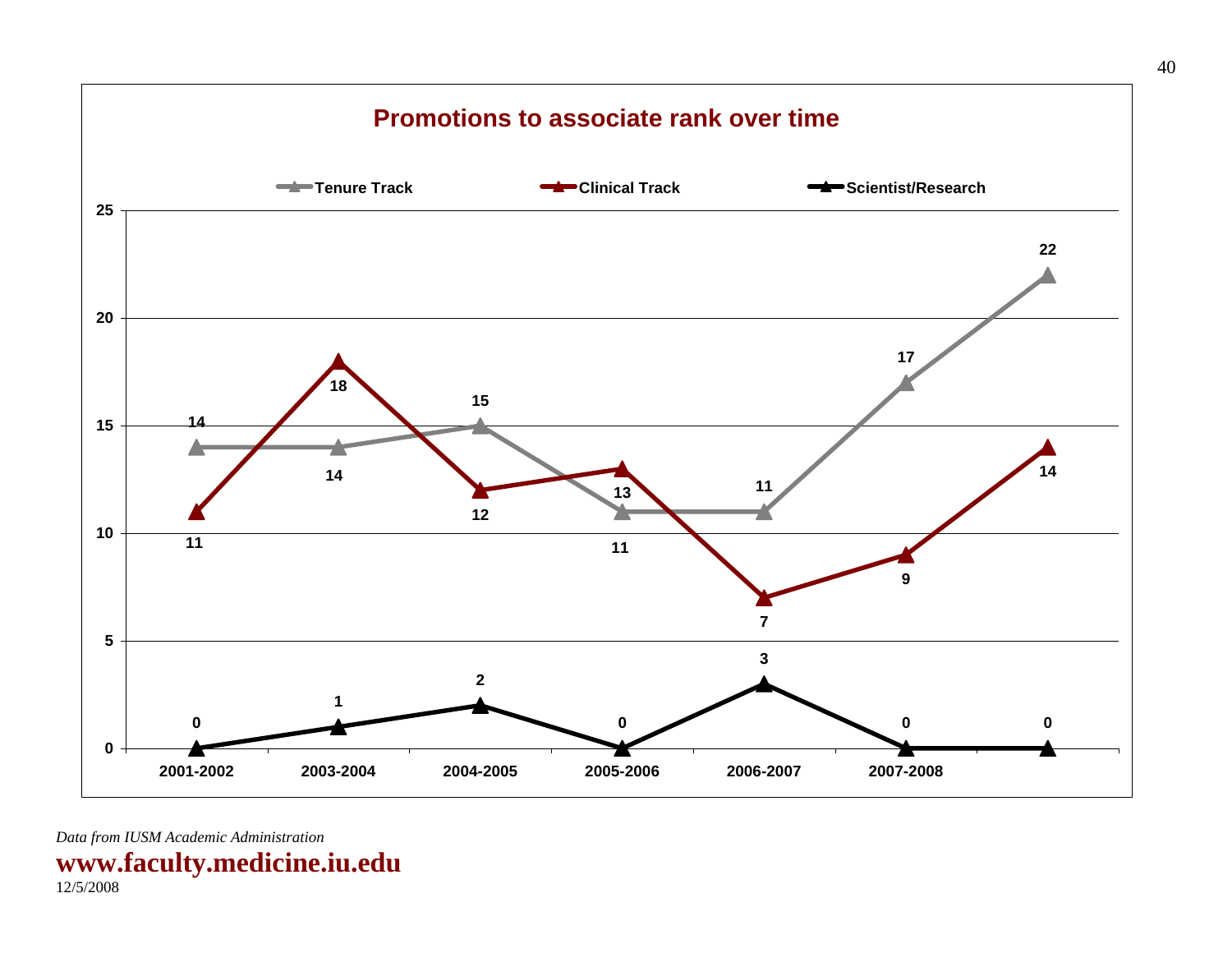<span id="page-41-0"></span>

**www.faculty.medicine.iu.edu**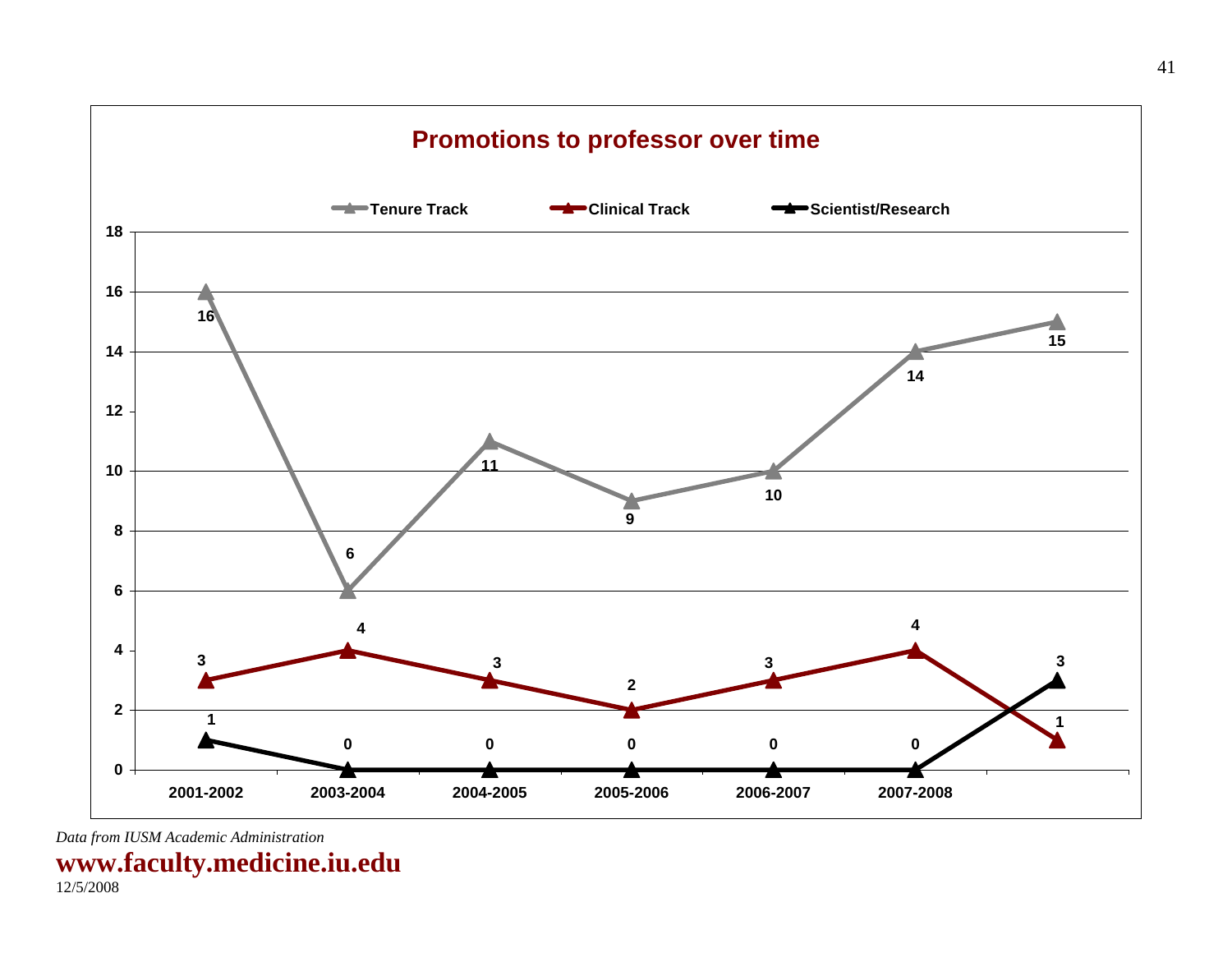<span id="page-42-0"></span>

**www.faculty.medicine.iu.edu**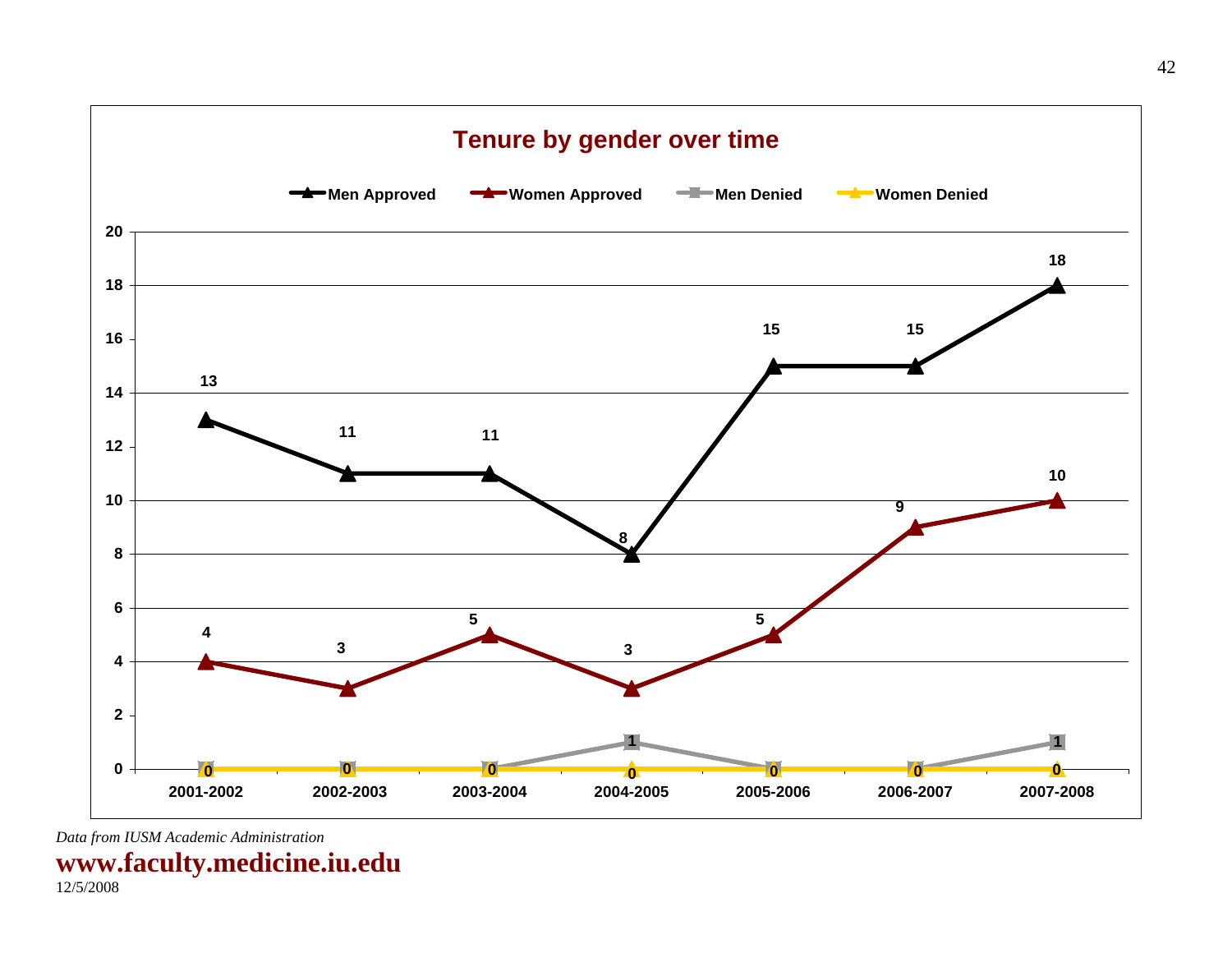<span id="page-43-0"></span>

**www.faculty.medicine.iu.edu**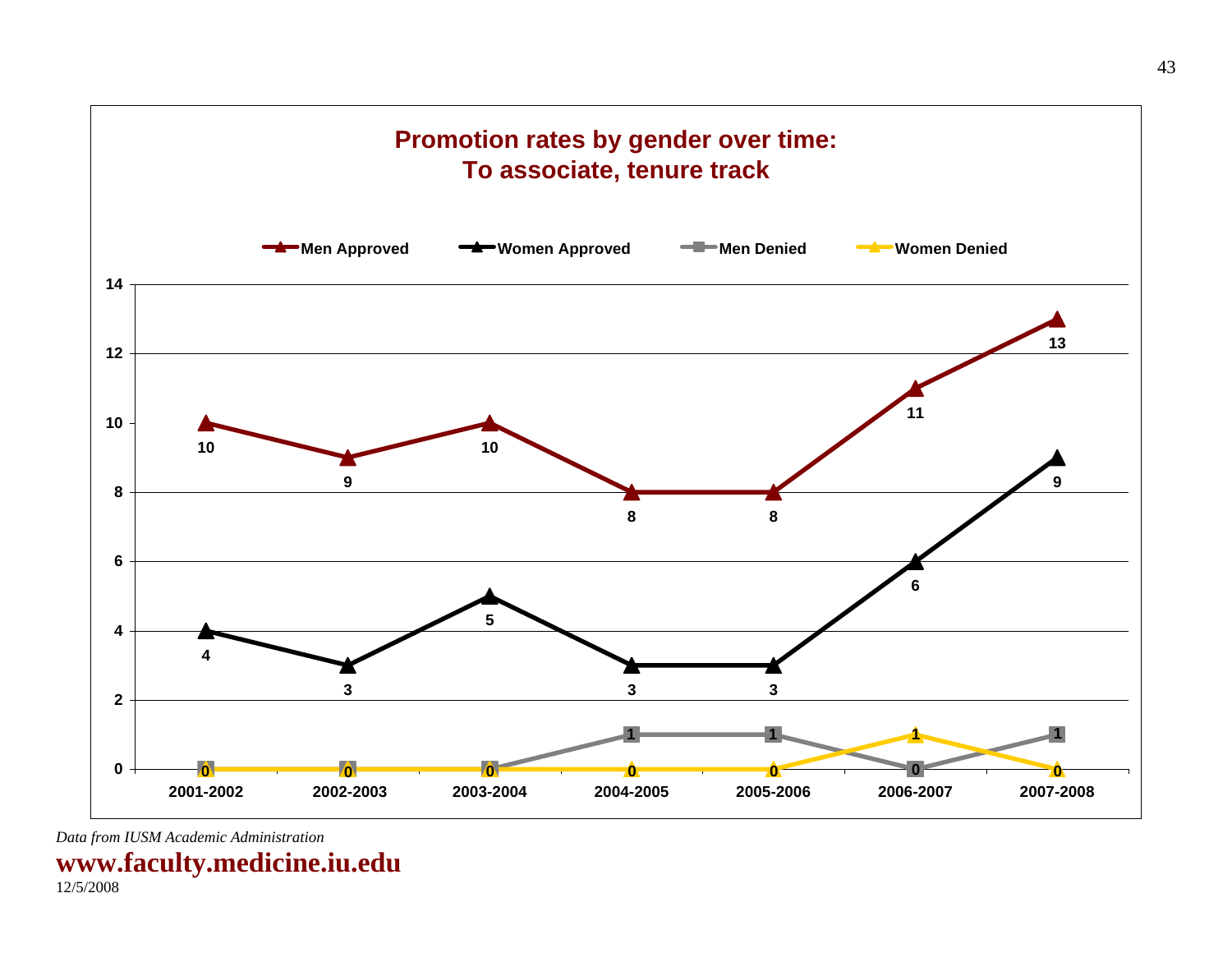<span id="page-44-0"></span>

**www.faculty.medicine.iu.edu**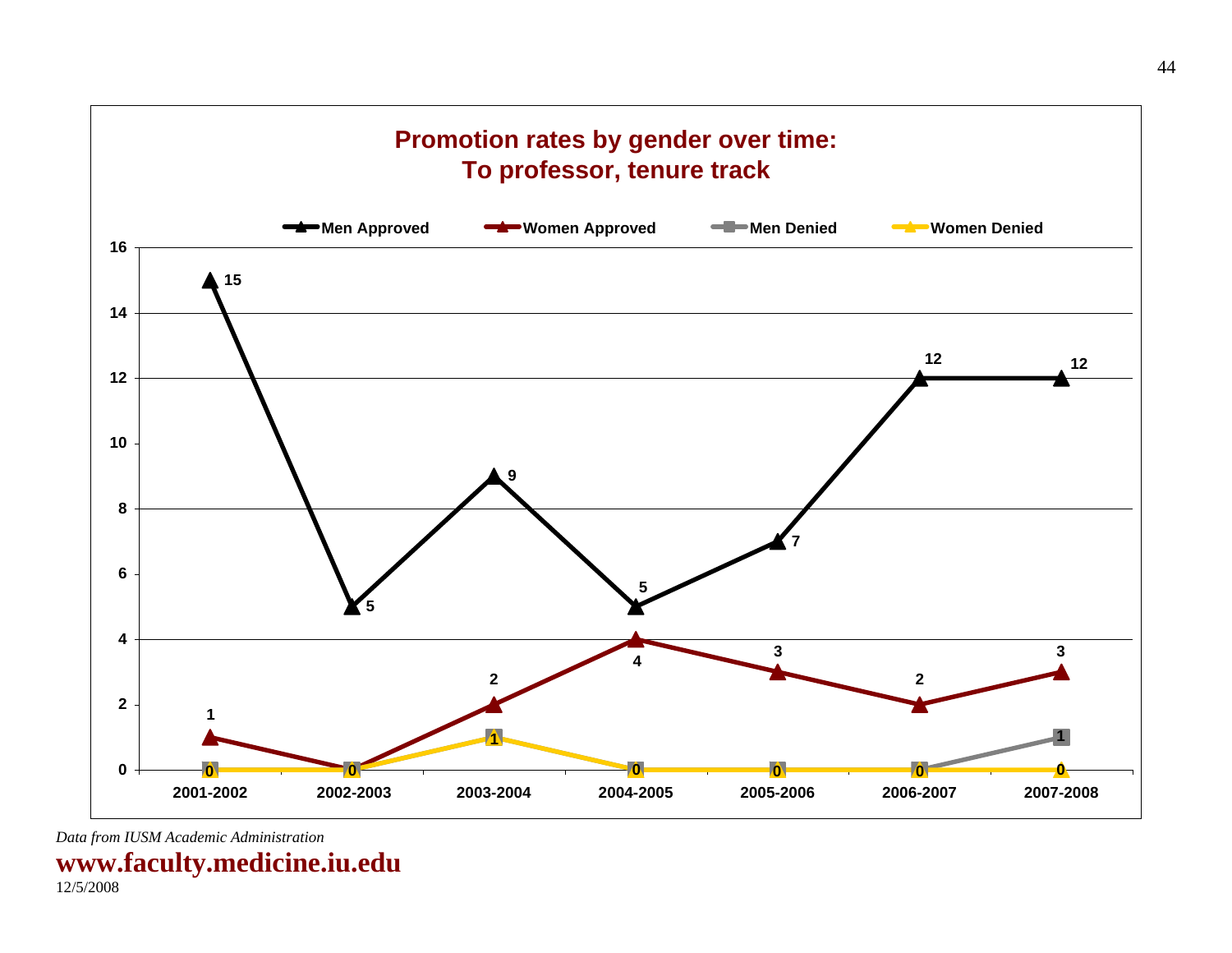<span id="page-45-0"></span>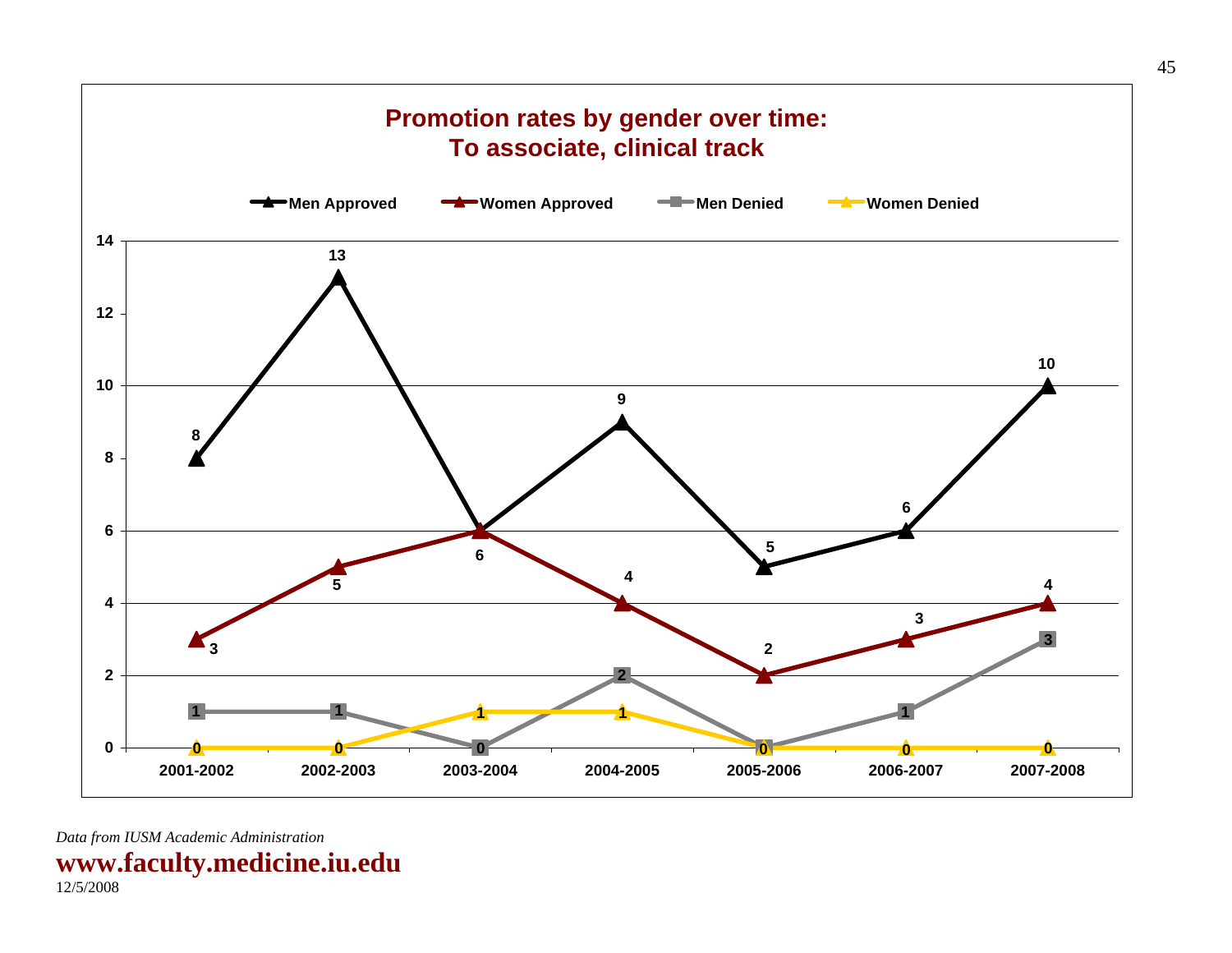<span id="page-46-0"></span>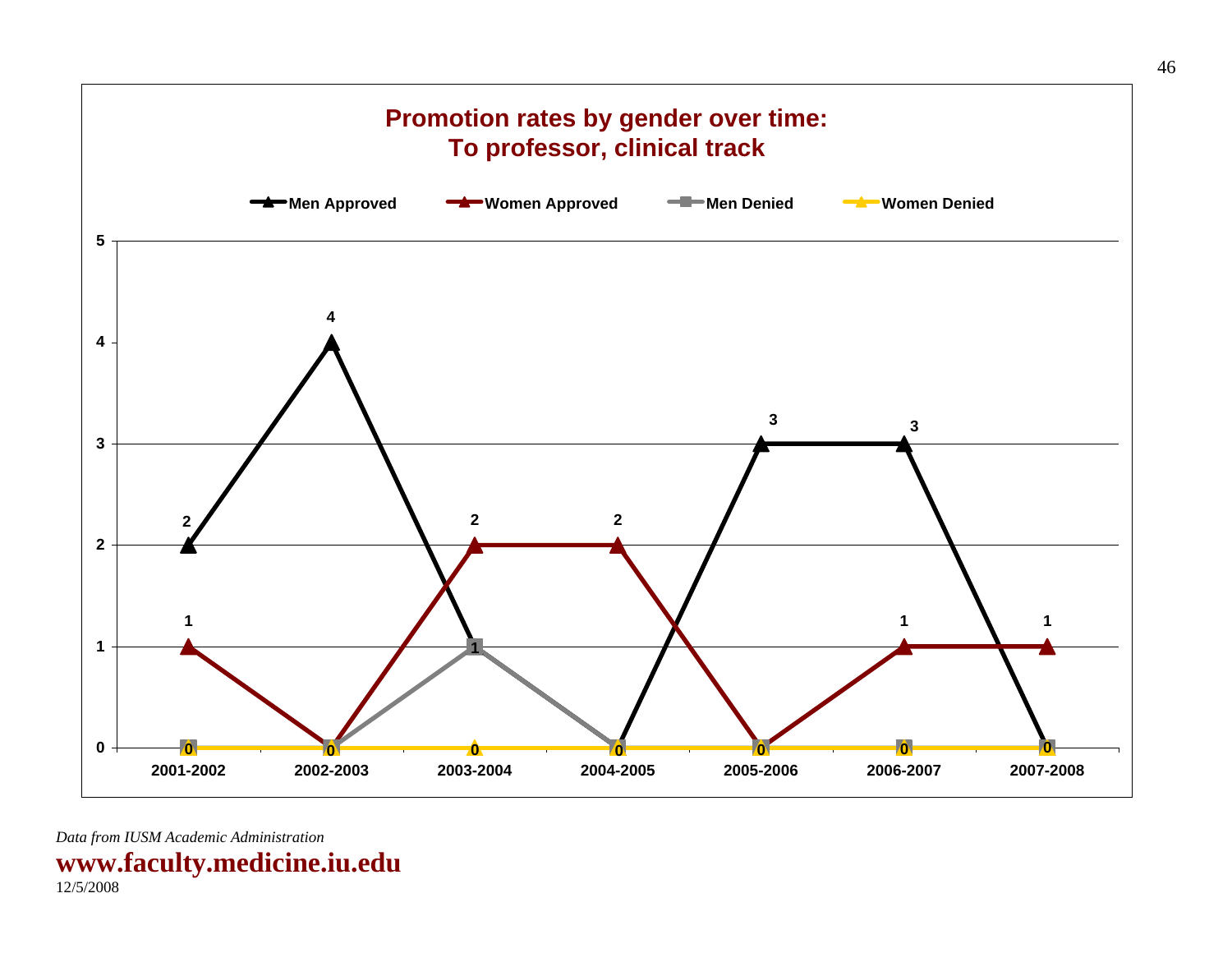<span id="page-47-0"></span>

**www.faculty.medicine.iu.edu**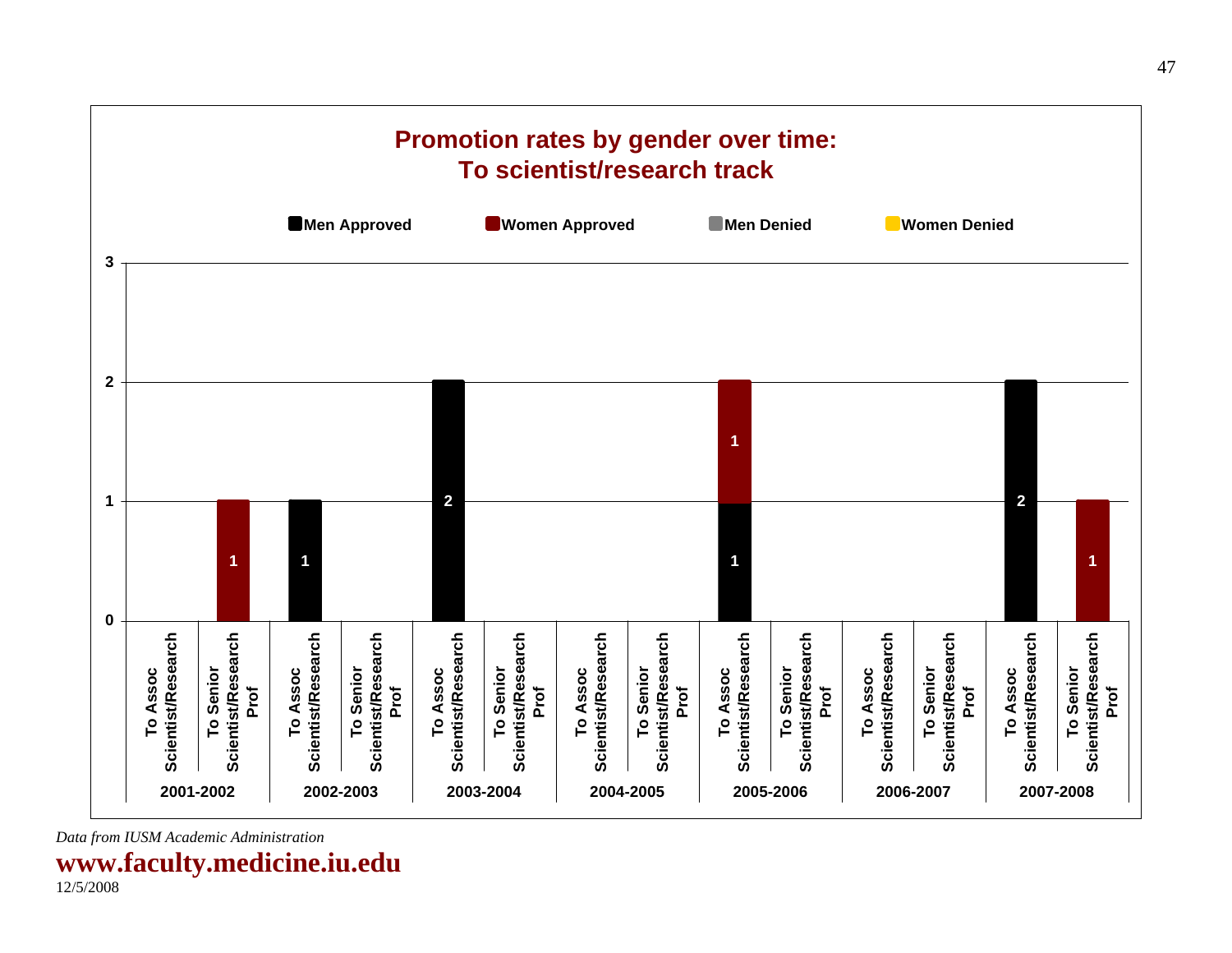<span id="page-48-0"></span>

**www.faculty.medicine.iu.edu**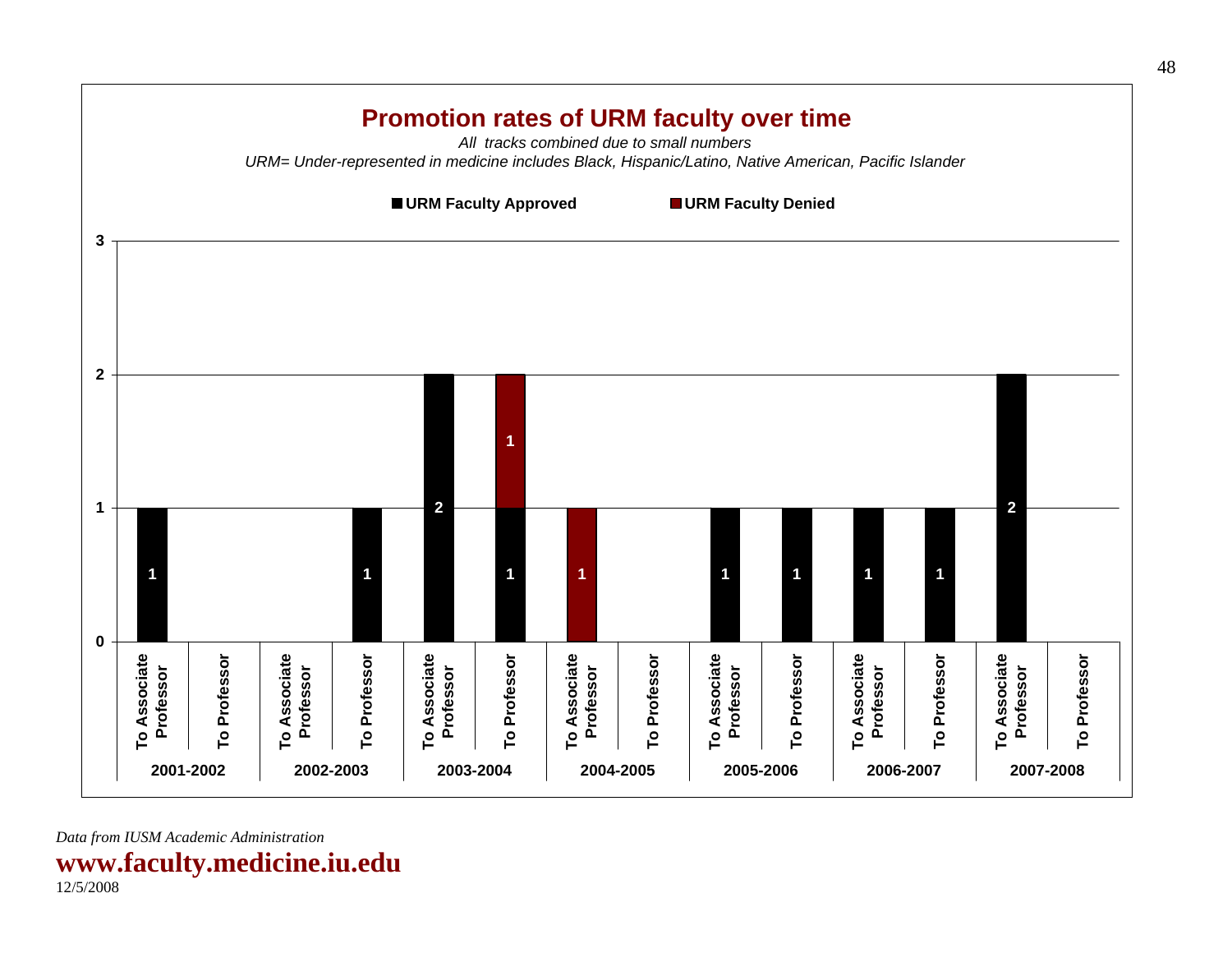### **Tenure extension requests since 1992**

<span id="page-49-0"></span>

\* N of faculty members requesting extensions is 31 (two women faculty members made more than 1 request each); + More than one reason can be listed per faculty member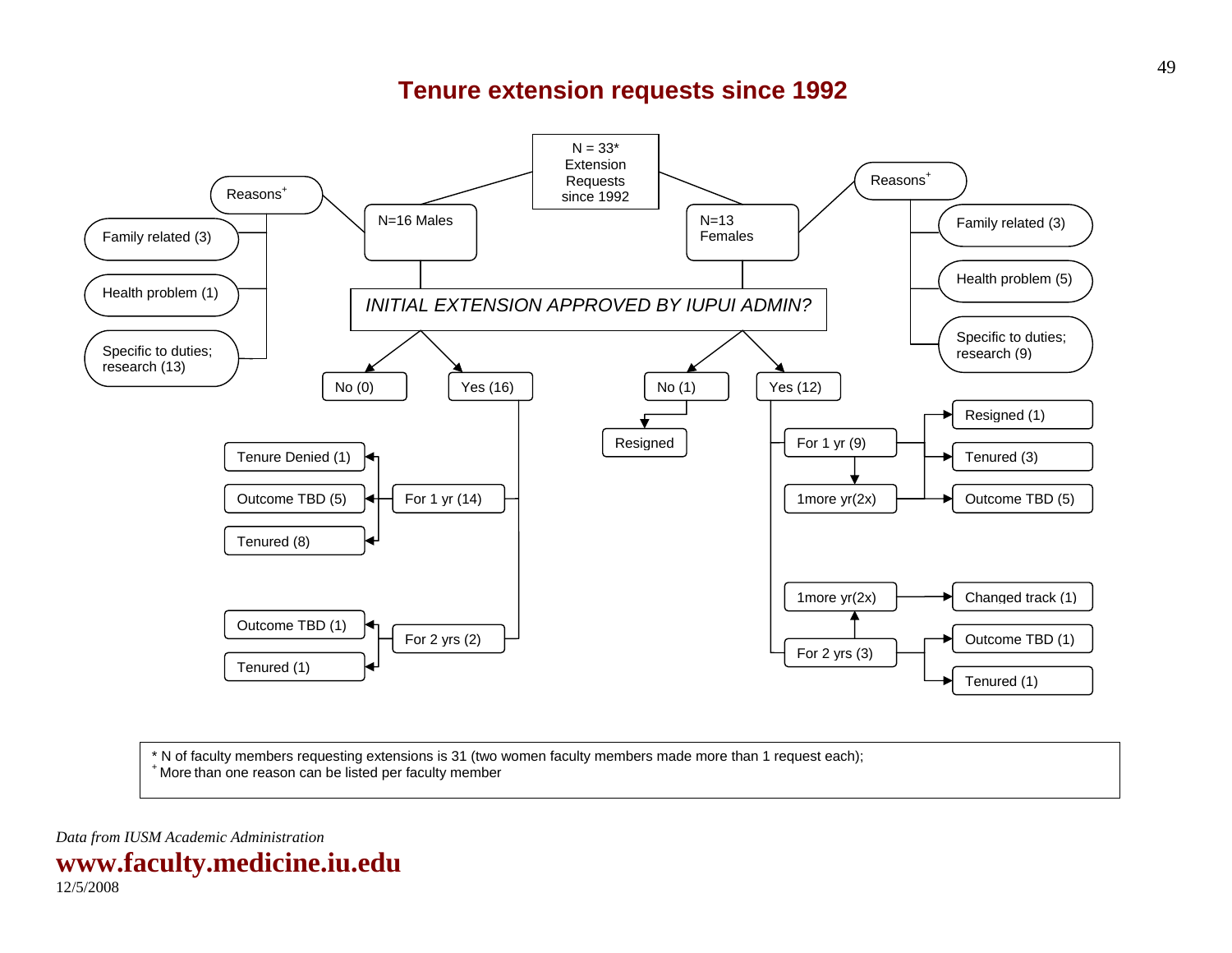### **Full time dossiers by year and unit 2001-2007**

<span id="page-50-0"></span>

|                    |                                             | Promotion               | Tenure                  | Contract                |
|--------------------|---------------------------------------------|-------------------------|-------------------------|-------------------------|
| <b>Review Year</b> | Unit                                        | Submitted/<br>Approved* | Submitted/<br>Approved* | Submitted/<br>Approved* |
| 2003-2004          | <b>Health &amp; Rehabilitation Sciences</b> | 2/2                     |                         | 1/1                     |
| 2001-2002          | Anatomy & Cell Biology                      | 1/1                     |                         |                         |
| 2003-2004          | Anatomy & Cell Biology                      | 2/2                     |                         | 1/1                     |
| 2005-2006          | Anatomy & Cell Biology                      | 1/1                     | 1/1                     |                         |
| 2001-2002          | Anesthesia                                  | 1/1                     |                         |                         |
| 2002-2003          | Anesthesia                                  | 6/6                     |                         |                         |
| 2003-2004          | Anesthesia                                  | 3/1                     |                         | 1/1                     |
| 2004-2005          | Anesthesia                                  | 3/2                     |                         | 3/3                     |
| 2005-2006          | Anesthesia                                  |                         |                         | 1/1                     |
| 2006-2007          | Anesthesia                                  | 1/1                     |                         | 1/1                     |
| 2007-2008          | Anesthesia                                  |                         |                         | 1/1                     |
| 2001-2002          | Biochemistry & Molecular Biology            | 1/1                     |                         |                         |
| 2006-2007          | Biochemistry & Molecular Biology            | 1/1                     | 1/1                     |                         |
| 2003-2004          | Cellular & Integrative Physiology           | 2/2                     |                         |                         |
| 2004-2005          | Cellular & Integrative Physiology           | 1/1                     |                         |                         |
| 2005-2006          | Cellular & Integrative Physiology           | 1/1                     | 1/1                     |                         |
| 2005-2006          | Dermatology                                 | 1/1                     |                         |                         |
| 2005-2006          | <b>Emergency Medicine</b>                   | 2/2                     |                         | 8/8                     |
| 2006-2007          | <b>Emergency Medicine</b>                   | 1/1                     | 1/1                     | 1/1                     |
| 2007-2008          | <b>Emergency Medicine</b>                   | 2/2                     | 1/1                     | 1/1                     |
| 2001-2002          | <b>Family Medicine</b>                      | 2/2                     |                         | 1/1                     |
| 2004-2005          | <b>Family Medicine</b>                      |                         |                         | 1/1                     |
| 2006-2007          | <b>Family Medicine</b>                      |                         |                         | 2/2                     |
| 2007-2008          | <b>Family Medicine</b>                      | 3/3                     |                         | 4/4                     |
| 2001-2002          | <b>IUSM-Evansville</b>                      | 1/1                     | 1/1                     |                         |
| 2003-2004          | <b>IUSM-Evansville</b>                      | 1/1                     | 1/1                     |                         |
| 2005-2006          | <b>IUSM-Evansville</b>                      | 1/0                     | 1/1                     | 1/1                     |
| 2003-2004          | <b>IUSM-Fort Wayne</b>                      | 1/0                     |                         |                         |
| 2007-2008          | <b>IUSM-Northwest</b>                       | 1/1                     | 1/1                     |                         |
| 2001-2002          | <b>IUSM-Terre Haute</b>                     | 2/2                     | 1/1                     |                         |
| 2006-2007          | <b>IUSM-Terre Haute</b>                     | 1/1                     | 1/1                     |                         |

*Data from IUSM Academic Administration* 

**www.faculty.medicine.iu.edu**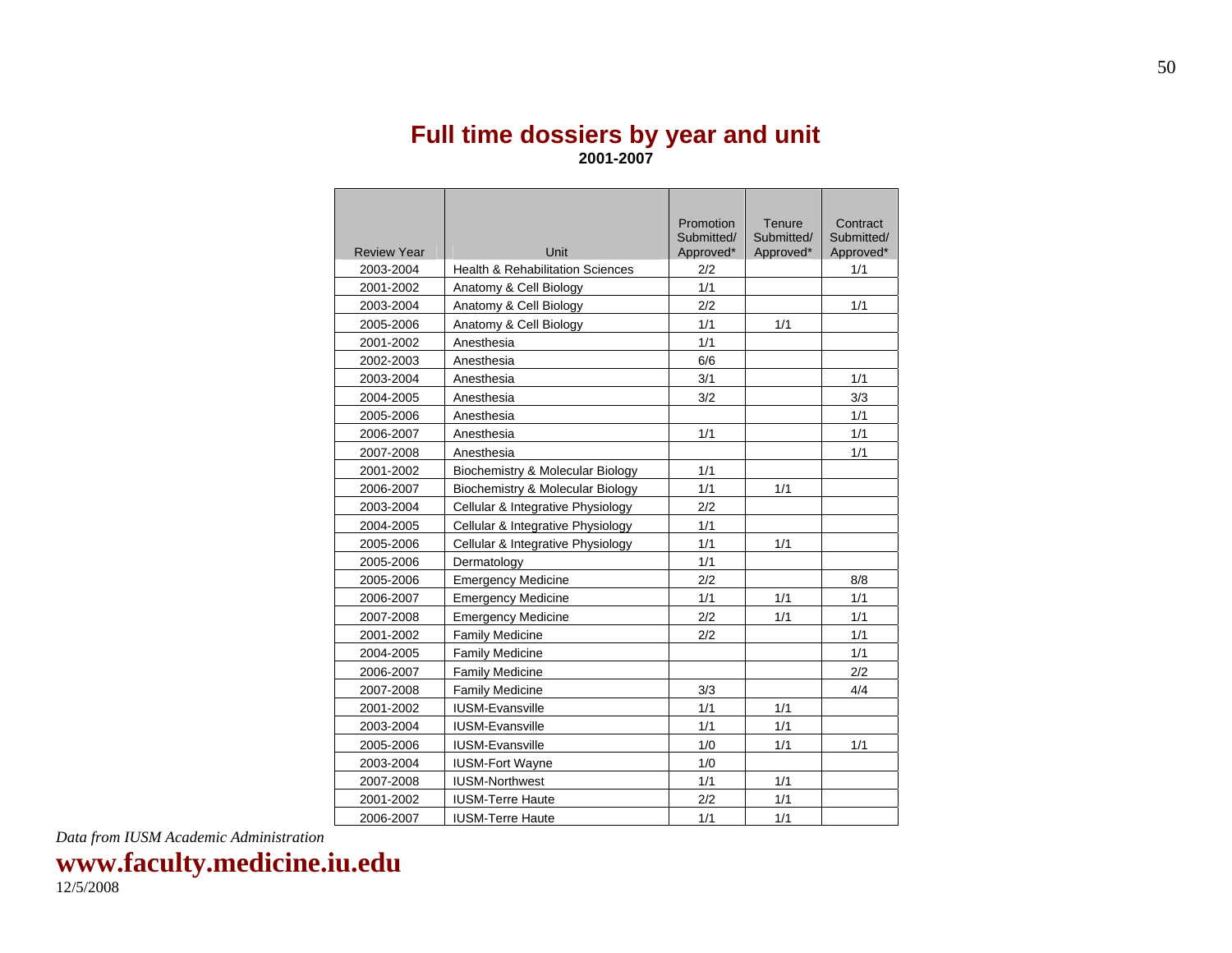| 2001-2002 | Library                                 | 1/1   |     |     |
|-----------|-----------------------------------------|-------|-----|-----|
| 2003-2004 | Library (Northwest)                     | 1/1   | 1/1 |     |
| 2004-2005 | Library                                 | 1/1   |     |     |
| 2006-2007 | Library                                 | 3/3   | 2/2 |     |
| 2001-2002 | <b>Medical &amp; Molecular Genetics</b> | 1/1   |     |     |
| 2003-2004 | <b>Medical &amp; Molecular Genetics</b> | 3/3   | 1/1 | 1/1 |
| 2004-2005 | <b>Medical &amp; Molecular Genetics</b> | 2/2   |     | 1/1 |
| 2001-2002 | <b>Medical Sciences Program</b>         | 2/2   | 1/1 |     |
| 2003-2004 | <b>Medical Sciences Program</b>         | 2/2   | 2/2 |     |
| 2006-2007 | <b>Medical Sciences Program</b>         | 1/1   |     |     |
| 2007-2008 | <b>Medical Sciences Program</b>         | 1/1   |     |     |
| 2001-2002 | Medicine                                | 13/13 | 9/9 | 1/1 |
| 2002-2003 | Medicine                                | 12/12 | 4/4 | 6/6 |
| 2003-2004 | Medicine                                | 7/7   | 2/2 | 3/3 |
| 2004-2005 | Medicine                                | 9/9   | 6/6 | 7/7 |
| 2005-2006 | Medicine                                | 6/6   | 4/4 | 7/7 |
| 2006-2007 | Medicine                                | 14/14 | 8/8 | 6/6 |
| 2007-2008 | Medicine                                | 17/16 | 9/8 | 4/4 |
| 2002-2003 | Microbiology & Immunology               | 2/2   | 2/2 |     |
| 2003-2004 | Microbiology & Immunology               | 4/4   | 4/4 |     |
| 2006-2007 | Microbiology & Immunology               | 1/1   |     |     |
| 2007-2008 | Microbiology & Immunology               | 1/1   |     |     |
| 2005-2006 | Neurological Surgery                    | 1/1   |     | 1/1 |
| 2006-2007 | Neurological Surgery                    | 1/0   | 1/1 |     |
| 2001-2002 | Neurology                               | 1/0   |     |     |
| 2002-2003 | Neurology                               | 3/3   | 2/2 | 1/1 |
| 2003-2004 | Neurology                               | 3/2   | 1/1 | 1/1 |
| 2004-2005 | Neurology                               | 2/2   |     | 2/2 |
| 2005-2006 | Neurology                               | 1/1   |     |     |
| 2006-2007 | Neurology                               | 1/1   | 1/1 |     |
| 2007-2008 | Neurology                               | 3/3   | 1/1 | 1/1 |
| 2001-2002 | Obstetrics & Gynecology                 | 1/1   |     | 1/1 |
| 2002-2003 | Obstetrics & Gynecology                 | 1/1   |     | 1/1 |
| 2003-2004 | Obstetrics & Gynecology                 | 1/1   |     | 2/2 |
| 2005-2006 | <b>Obstetrics &amp; Gynecology</b>      | 1/1   |     | 1/1 |
| 2006-2007 | Obstetrics & Gynecology                 |       |     | 1/1 |
| 2007-2008 | <b>Obstetrics &amp; Gynecology</b>      | 2/2   | 1/1 | 2/2 |
| 2001-2002 | Ophthalmology                           | 2/2   |     |     |
| 2002-2003 | Ophthalmology                           | 1/1   | 1/1 |     |
| 2003-2004 | Ophthalmology                           | 1/1   | 1/1 |     |
| 2001-2002 | Orthopaedic Surgery                     |       | 1/1 |     |

**www.faculty.medicine.iu.edu**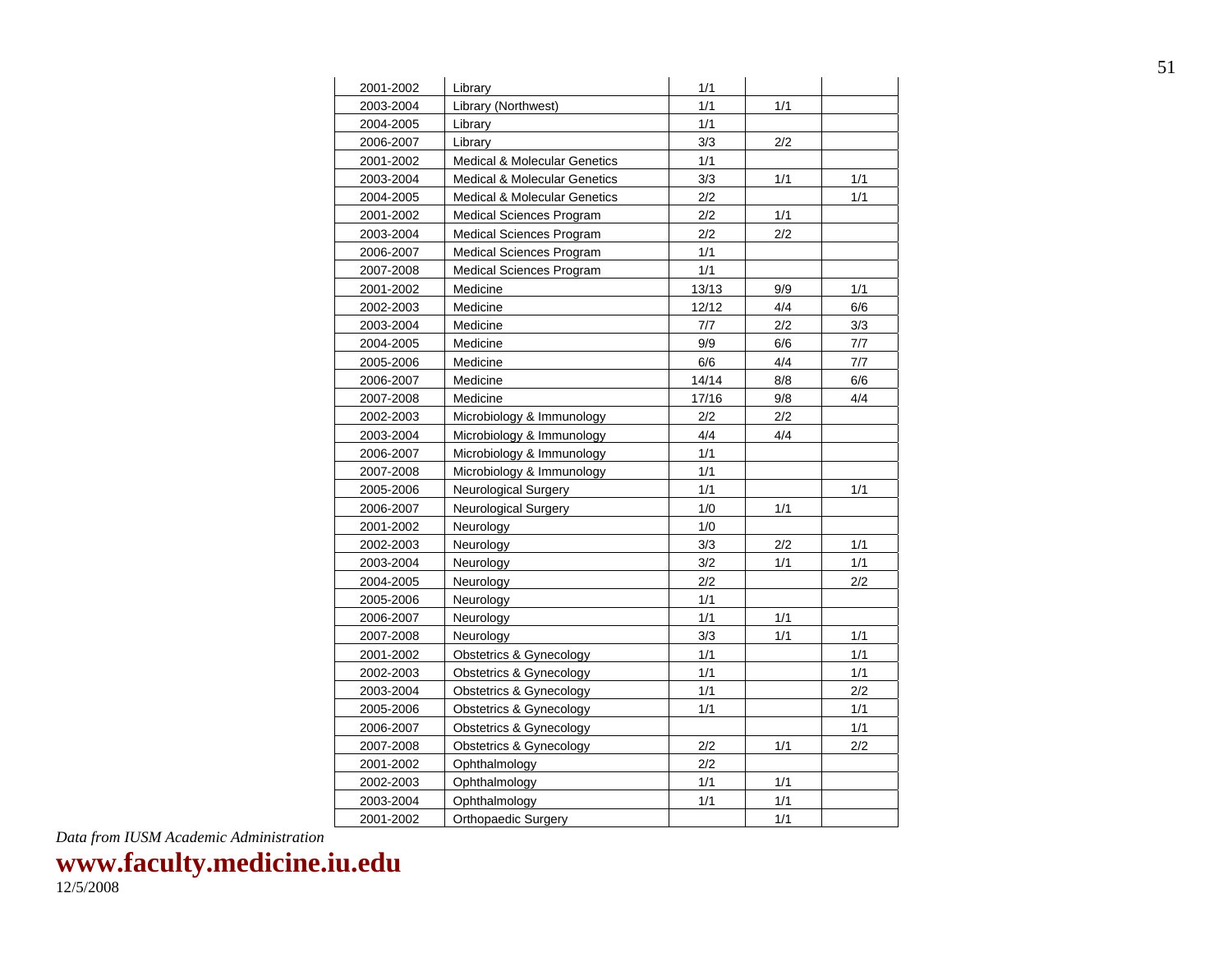| Orthopaedic Surgery                | 1/1                                                                                                                                                                                                                                                                                                                                                                                                                                                                                                                                                                            |                                                                                                       |                                                                    |
|------------------------------------|--------------------------------------------------------------------------------------------------------------------------------------------------------------------------------------------------------------------------------------------------------------------------------------------------------------------------------------------------------------------------------------------------------------------------------------------------------------------------------------------------------------------------------------------------------------------------------|-------------------------------------------------------------------------------------------------------|--------------------------------------------------------------------|
| Orthopaedic Surgery                | 1/1                                                                                                                                                                                                                                                                                                                                                                                                                                                                                                                                                                            | 1/1                                                                                                   |                                                                    |
| Otolaryngology-Head & Neck         |                                                                                                                                                                                                                                                                                                                                                                                                                                                                                                                                                                                |                                                                                                       |                                                                    |
|                                    |                                                                                                                                                                                                                                                                                                                                                                                                                                                                                                                                                                                |                                                                                                       |                                                                    |
|                                    |                                                                                                                                                                                                                                                                                                                                                                                                                                                                                                                                                                                |                                                                                                       |                                                                    |
|                                    |                                                                                                                                                                                                                                                                                                                                                                                                                                                                                                                                                                                |                                                                                                       |                                                                    |
| Surgery                            |                                                                                                                                                                                                                                                                                                                                                                                                                                                                                                                                                                                |                                                                                                       | 1/1                                                                |
| Otolaryngology-Head & Neck         |                                                                                                                                                                                                                                                                                                                                                                                                                                                                                                                                                                                |                                                                                                       |                                                                    |
|                                    |                                                                                                                                                                                                                                                                                                                                                                                                                                                                                                                                                                                |                                                                                                       | 1/1                                                                |
|                                    |                                                                                                                                                                                                                                                                                                                                                                                                                                                                                                                                                                                |                                                                                                       |                                                                    |
|                                    |                                                                                                                                                                                                                                                                                                                                                                                                                                                                                                                                                                                |                                                                                                       |                                                                    |
|                                    |                                                                                                                                                                                                                                                                                                                                                                                                                                                                                                                                                                                |                                                                                                       | 1/1                                                                |
|                                    |                                                                                                                                                                                                                                                                                                                                                                                                                                                                                                                                                                                |                                                                                                       |                                                                    |
|                                    |                                                                                                                                                                                                                                                                                                                                                                                                                                                                                                                                                                                |                                                                                                       | 3/3                                                                |
|                                    |                                                                                                                                                                                                                                                                                                                                                                                                                                                                                                                                                                                |                                                                                                       | 2/2                                                                |
|                                    |                                                                                                                                                                                                                                                                                                                                                                                                                                                                                                                                                                                |                                                                                                       | 3/3                                                                |
| Pediatrics                         | 5/5                                                                                                                                                                                                                                                                                                                                                                                                                                                                                                                                                                            | 2/2                                                                                                   | 3/3                                                                |
| Pediatrics                         | 4/4                                                                                                                                                                                                                                                                                                                                                                                                                                                                                                                                                                            |                                                                                                       | 6/6                                                                |
| Pediatrics                         | 7/6                                                                                                                                                                                                                                                                                                                                                                                                                                                                                                                                                                            | 2/1                                                                                                   | 6/6                                                                |
| Pediatrics                         | 8/8                                                                                                                                                                                                                                                                                                                                                                                                                                                                                                                                                                            | 5/5                                                                                                   | 7/7                                                                |
| Pediatrics                         | 5/5                                                                                                                                                                                                                                                                                                                                                                                                                                                                                                                                                                            | 2/2                                                                                                   | 3/3                                                                |
| Pediatrics                         | 7/5                                                                                                                                                                                                                                                                                                                                                                                                                                                                                                                                                                            | 3/3                                                                                                   | 11/11                                                              |
| Pharmacology & Toxicology          | 1/1                                                                                                                                                                                                                                                                                                                                                                                                                                                                                                                                                                            |                                                                                                       |                                                                    |
|                                    | 1/1                                                                                                                                                                                                                                                                                                                                                                                                                                                                                                                                                                            | 1/1                                                                                                   |                                                                    |
| Physical Medicine & Rehabilitation |                                                                                                                                                                                                                                                                                                                                                                                                                                                                                                                                                                                |                                                                                                       | 1/1                                                                |
| Psychiatry                         | 4/4                                                                                                                                                                                                                                                                                                                                                                                                                                                                                                                                                                            |                                                                                                       |                                                                    |
|                                    | 2/2                                                                                                                                                                                                                                                                                                                                                                                                                                                                                                                                                                            |                                                                                                       |                                                                    |
| Psychiatry                         | 4/4                                                                                                                                                                                                                                                                                                                                                                                                                                                                                                                                                                            | 1/1                                                                                                   | 3/3                                                                |
| Psychiatry                         | 6/4                                                                                                                                                                                                                                                                                                                                                                                                                                                                                                                                                                            | 1/1                                                                                                   | 4/4                                                                |
|                                    |                                                                                                                                                                                                                                                                                                                                                                                                                                                                                                                                                                                |                                                                                                       | 1/1                                                                |
|                                    |                                                                                                                                                                                                                                                                                                                                                                                                                                                                                                                                                                                |                                                                                                       | 1/1                                                                |
| Psychiatry                         | 3/3                                                                                                                                                                                                                                                                                                                                                                                                                                                                                                                                                                            |                                                                                                       |                                                                    |
|                                    | 2/2                                                                                                                                                                                                                                                                                                                                                                                                                                                                                                                                                                            |                                                                                                       | 3/3                                                                |
|                                    |                                                                                                                                                                                                                                                                                                                                                                                                                                                                                                                                                                                |                                                                                                       | 1/1                                                                |
|                                    |                                                                                                                                                                                                                                                                                                                                                                                                                                                                                                                                                                                |                                                                                                       |                                                                    |
|                                    |                                                                                                                                                                                                                                                                                                                                                                                                                                                                                                                                                                                |                                                                                                       | 1/1                                                                |
|                                    |                                                                                                                                                                                                                                                                                                                                                                                                                                                                                                                                                                                |                                                                                                       | 1/1                                                                |
|                                    | 4/4                                                                                                                                                                                                                                                                                                                                                                                                                                                                                                                                                                            |                                                                                                       | 2/2                                                                |
|                                    | 2/2                                                                                                                                                                                                                                                                                                                                                                                                                                                                                                                                                                            |                                                                                                       | 1/1                                                                |
|                                    |                                                                                                                                                                                                                                                                                                                                                                                                                                                                                                                                                                                |                                                                                                       | 1/1                                                                |
|                                    |                                                                                                                                                                                                                                                                                                                                                                                                                                                                                                                                                                                |                                                                                                       | 2/2                                                                |
|                                    |                                                                                                                                                                                                                                                                                                                                                                                                                                                                                                                                                                                |                                                                                                       |                                                                    |
|                                    | Surgery<br>Otolaryngology-Head & Neck<br>Surgery<br>Otolaryngology-Head & Neck<br>Surgery<br>Otolaryngology-Head & Neck<br>Surgery<br>Pathology & Laboratory Medicine<br>Pathology & Laboratory Medicine<br>Pathology & Laboratory Medicine<br>Pathology & Laboratory Medicine<br>Pediatrics<br>Pharmacology & Toxicology<br>Psychiatry<br>Psychiatry<br>Psychiatry<br><b>Radiation Oncology</b><br><b>Radiation Oncology</b><br>Radiation Oncology<br><b>Radiation Oncology</b><br><b>Radiation Oncology</b><br>Radiology<br>Radiology<br>Radiology<br>Radiology<br>Radiology | 1/1<br>1/1<br>1/1<br>3/3<br>4/4<br>4/4<br>4/4<br>1/1<br>3/2<br>2/2<br>1/1<br>1/1<br>1/1<br>1/1<br>1/1 | 2/2<br>2/2<br>3/3<br>3/3<br>1/1<br>1/1<br>2/2<br>1/1<br>1/1<br>2/2 |

**www.faculty.medicine.iu.edu**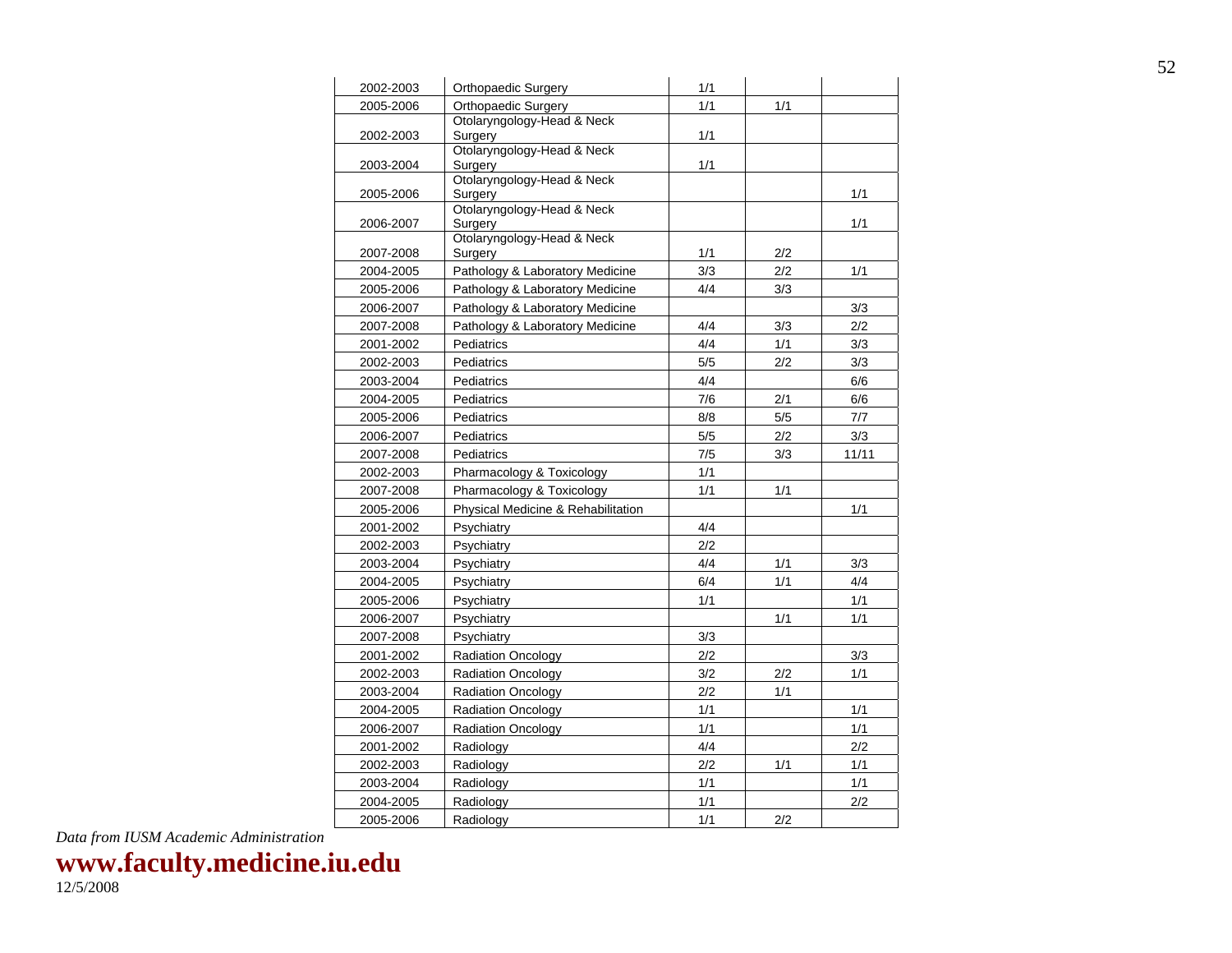| 2006-2007 | Radiology                                                                                                                                                                                                                                                                                     | 8/8 | 4/4 | 4/4 |
|-----------|-----------------------------------------------------------------------------------------------------------------------------------------------------------------------------------------------------------------------------------------------------------------------------------------------|-----|-----|-----|
| 2007-2008 | Radiology                                                                                                                                                                                                                                                                                     | 4/2 |     | 7/7 |
| 2001-2002 | Surgery                                                                                                                                                                                                                                                                                       | 2/2 | 2/2 |     |
| 2002-2003 | Surgery                                                                                                                                                                                                                                                                                       | 2/2 |     | 1/1 |
| 2003-2004 | Surgery                                                                                                                                                                                                                                                                                       | 2/2 |     |     |
| 2004-2005 | Surgery                                                                                                                                                                                                                                                                                       | 2/2 |     |     |
| 2005-2006 | Surgery                                                                                                                                                                                                                                                                                       | 5/5 | 1/1 |     |
| 2006-2007 | Surgery                                                                                                                                                                                                                                                                                       | 6/5 | 2/2 | 1/1 |
| 2007-2008 | Surgery                                                                                                                                                                                                                                                                                       | 9/9 | 5/5 | 1/1 |
| 2001-2002 | Urology                                                                                                                                                                                                                                                                                       | 1/1 | 1/1 |     |
| 2003-2004 | Urology                                                                                                                                                                                                                                                                                       | 1/1 | 1/1 |     |
| 2004-2005 | Urology                                                                                                                                                                                                                                                                                       | 1/1 | 1/1 |     |
| 2005-2006 | Urology                                                                                                                                                                                                                                                                                       |     | 1/1 |     |
| 2006-2007 | Urology                                                                                                                                                                                                                                                                                       | 1/1 |     |     |
| 2007-2008 | Urology                                                                                                                                                                                                                                                                                       | 1/1 | 2/2 |     |
|           | *The same dossier is often used for<br>promotion and tenure or promotion<br>and contract, but since approval of<br>one action does not necessarily<br>mean approval of both actions, these<br>dossiers are being recorded twice in<br>order to correctly track the outcome<br>of each action. |     |     |     |